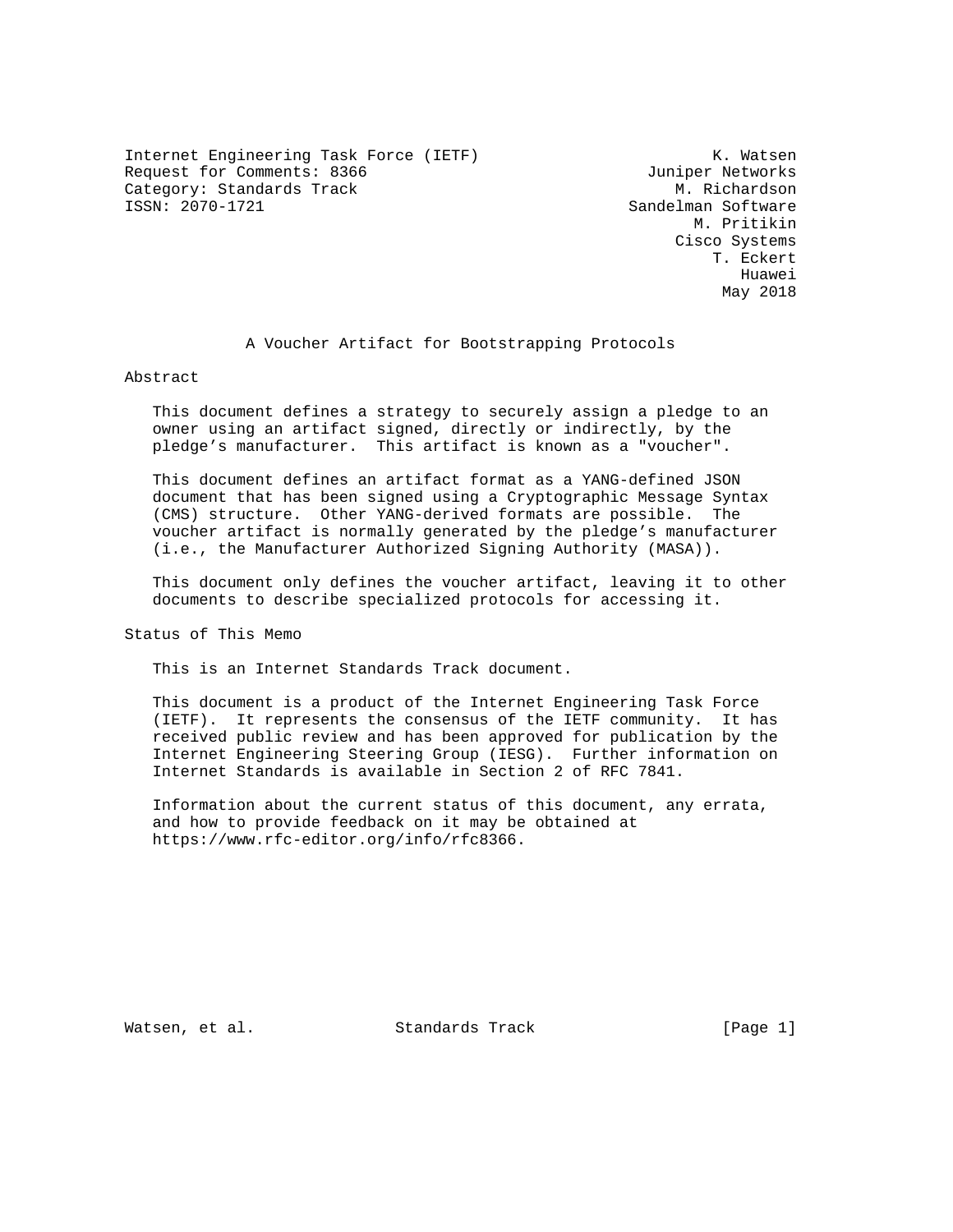# Copyright Notice

 Copyright (c) 2018 IETF Trust and the persons identified as the document authors. All rights reserved.

 This document is subject to BCP 78 and the IETF Trust's Legal Provisions Relating to IETF Documents (https://trustee.ietf.org/license-info) in effect on the date of publication of this document. Please review these documents carefully, as they describe your rights and restrictions with respect to this document. Code Components extracted from this document must include Simplified BSD License text as described in Section 4.e of the Trust Legal Provisions and are provided without warranty as described in the Simplified BSD License.

Table of Contents

| $1$ .              |                                                            |  |  |  |  |  |  |  |  |  |  |  | 3  |
|--------------------|------------------------------------------------------------|--|--|--|--|--|--|--|--|--|--|--|----|
| 2.                 |                                                            |  |  |  |  |  |  |  |  |  |  |  | 3  |
| 3.                 |                                                            |  |  |  |  |  |  |  |  |  |  |  | 5  |
| $4$ .              |                                                            |  |  |  |  |  |  |  |  |  |  |  | 5  |
| $5 -$              |                                                            |  |  |  |  |  |  |  |  |  |  |  | 7  |
|                    |                                                            |  |  |  |  |  |  |  |  |  |  |  | 8  |
|                    |                                                            |  |  |  |  |  |  |  |  |  |  |  | 8  |
|                    |                                                            |  |  |  |  |  |  |  |  |  |  |  | 9  |
|                    | 5.4. CMS Format Voucher Artifact                           |  |  |  |  |  |  |  |  |  |  |  | 15 |
|                    |                                                            |  |  |  |  |  |  |  |  |  |  |  | 16 |
|                    | 6.1. Renewals Instead of Revocations                       |  |  |  |  |  |  |  |  |  |  |  | 16 |
|                    |                                                            |  |  |  |  |  |  |  |  |  |  |  | 17 |
|                    |                                                            |  |  |  |  |  |  |  |  |  |  |  | 17 |
|                    |                                                            |  |  |  |  |  |  |  |  |  |  |  | 17 |
|                    | 7.2. Protect Voucher PKI in HSM                            |  |  |  |  |  |  |  |  |  |  |  | 17 |
|                    | 7.3. Test Domain Certificate Validity When Signing         |  |  |  |  |  |  |  |  |  |  |  | 17 |
|                    | 7.4. YANG Module Security Considerations                   |  |  |  |  |  |  |  |  |  |  |  | 18 |
|                    |                                                            |  |  |  |  |  |  |  |  |  |  |  | 18 |
|                    |                                                            |  |  |  |  |  |  |  |  |  |  |  | 18 |
|                    | 8.2. The YANG Module Names Registry                        |  |  |  |  |  |  |  |  |  |  |  | 19 |
|                    | 8.3. The Media Types Registry                              |  |  |  |  |  |  |  |  |  |  |  | 19 |
|                    | 8.4. The SMI Security for S/MIME CMS Content Type Registry |  |  |  |  |  |  |  |  |  |  |  | 20 |
|                    |                                                            |  |  |  |  |  |  |  |  |  |  |  | 20 |
| 9.1.               |                                                            |  |  |  |  |  |  |  |  |  |  |  | 20 |
|                    | Normative References                                       |  |  |  |  |  |  |  |  |  |  |  |    |
|                    | 9.2. Informative References                                |  |  |  |  |  |  |  |  |  |  |  | 21 |
|                    |                                                            |  |  |  |  |  |  |  |  |  |  |  | 23 |
| Authors' Addresses |                                                            |  |  |  |  |  |  |  |  |  |  |  | 23 |

Watsen, et al. Standards Track [Page 2]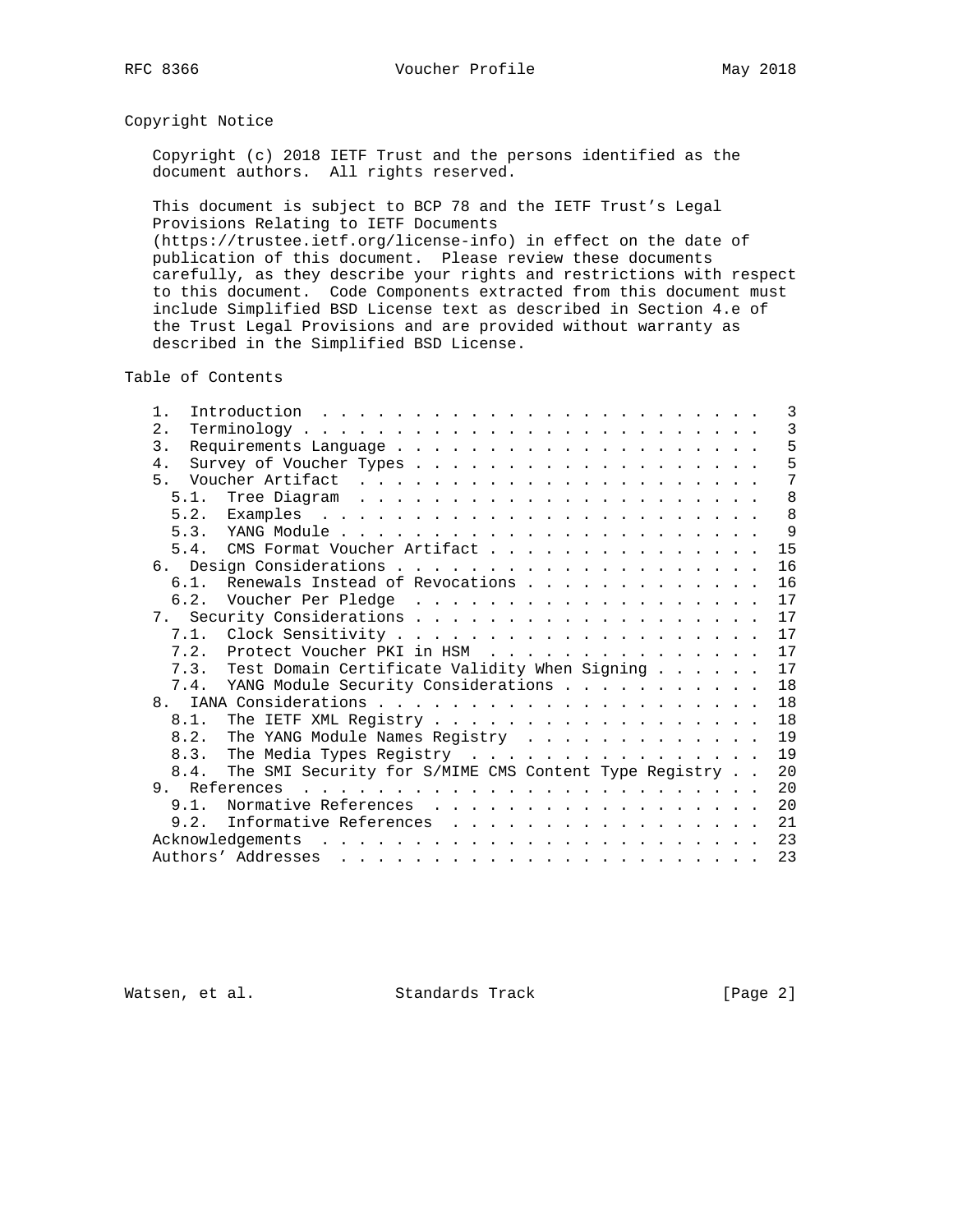This document defines a strategy to securely assign a candidate device (pledge) to an owner using an artifact signed, directly or indirectly, by the pledge's manufacturer, i.e., the Manufacturer Authorized Signing Authority (MASA). This artifact is known as the "voucher".

 The voucher artifact is a JSON [RFC8259] document that conforms with a data model described by YANG [RFC7950], is encoded using the rules defined in [RFC8259], and is signed using (by default) a CMS structure [RFC5652].

 The primary purpose of a voucher is to securely convey a certificate, the "pinned-domain-cert", that a pledge can use to authenticate subsequent interactions. A voucher may be useful in several contexts, but the driving motivation herein is to support secure bootstrapping mechanisms. Assigning ownership is important to bootstrapping mechanisms so that the pledge can authenticate the network that is trying to take control of it.

 The lifetimes of vouchers may vary. In some bootstrapping protocols, the vouchers may include a nonce restricting them to a single use, whereas the vouchers in other bootstrapping protocols may have an indicated lifetime. In order to support long lifetimes, this document recommends using short lifetimes with programmatic renewal, see Section 6.1.

 This document only defines the voucher artifact, leaving it to other documents to describe specialized protocols for accessing it. Some bootstrapping protocols using the voucher artifact defined in this document include: [ZERO-TOUCH], [SECUREJOIN], and [KEYINFRA]).

2. Terminology

This document uses the following terms:

- Artifact: Used throughout to represent the voucher as instantiated in the form of a signed structure.
- Domain: The set of entities or infrastructure under common administrative control. The goal of the bootstrapping protocol is to enable a pledge to discover and join a domain.

Watsen, et al. Standards Track [Page 3]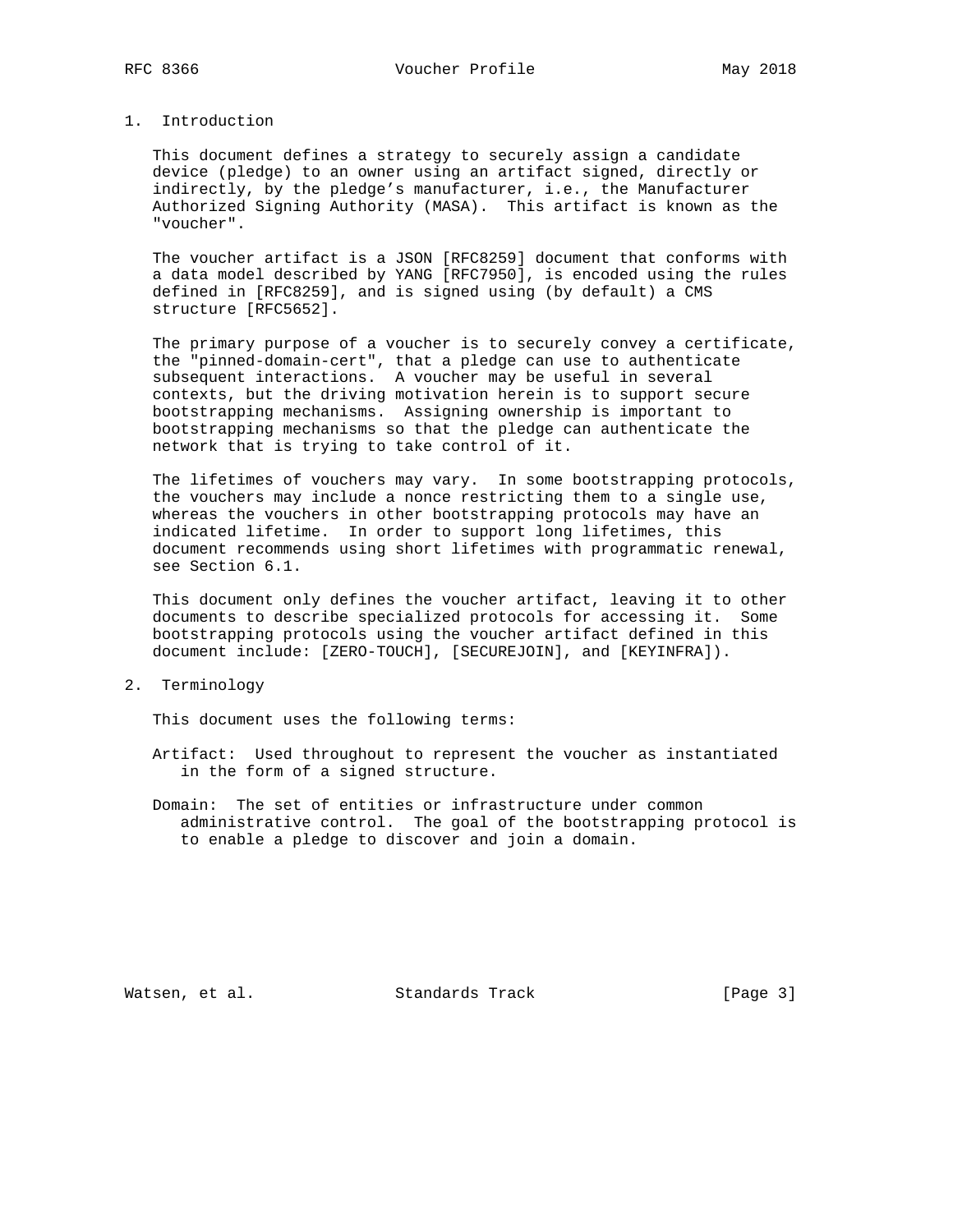- Imprint: The process where a device obtains the cryptographic key material to identify and trust future interactions with a network. This term is taken from Konrad Lorenz's work in biology with new ducklings: "during a critical period, the duckling would assume that anything that looks like a mother duck is in fact their mother" [Stajano99theresurrecting]. An equivalent for a device is to obtain the fingerprint of the network's root certification authority certificate. A device that imprints on an attacker suffers a similar fate to a duckling that imprints on a hungry wolf. Imprinting is a term from psychology and ethology, as described in [imprinting].
- Join Registrar (and Coordinator): A representative of the domain that is configured, perhaps autonomically, to decide whether a new device is allowed to join the domain. The administrator of the domain interfaces with a join registrar (and Coordinator) to control this process. Typically, a join registrar is "inside" its domain. For simplicity, this document often refers to this as just "registrar".
- MASA (Manufacturer Authorized Signing Authority): The entity that, for the purpose of this document, signs the vouchers for a manufacturer's pledges. In some bootstrapping protocols, the MASA may have an Internet presence and be integral to the bootstrapping process, whereas in other protocols the MASA may be an offline service that has no active role in the bootstrapping process.
- Owner: The entity that controls the private key of the "pinned domain-cert" certificate conveyed by the voucher.
- Pledge: The prospective device attempting to find and securely join a domain. When shipped, it only trusts authorized representatives of the manufacturer.

Registrar: See join registrar.

- TOFU (Trust on First Use): Where a pledge device makes no security decisions but rather simply trusts the first domain entity it is contacted by. Used similarly to [RFC7435]. This is also known as the "resurrecting duckling" model.
- Voucher: A signed statement from the MASA service that indicates to a pledge the cryptographic identity of the domain it should trust.

Watsen, et al. Standards Track [Page 4]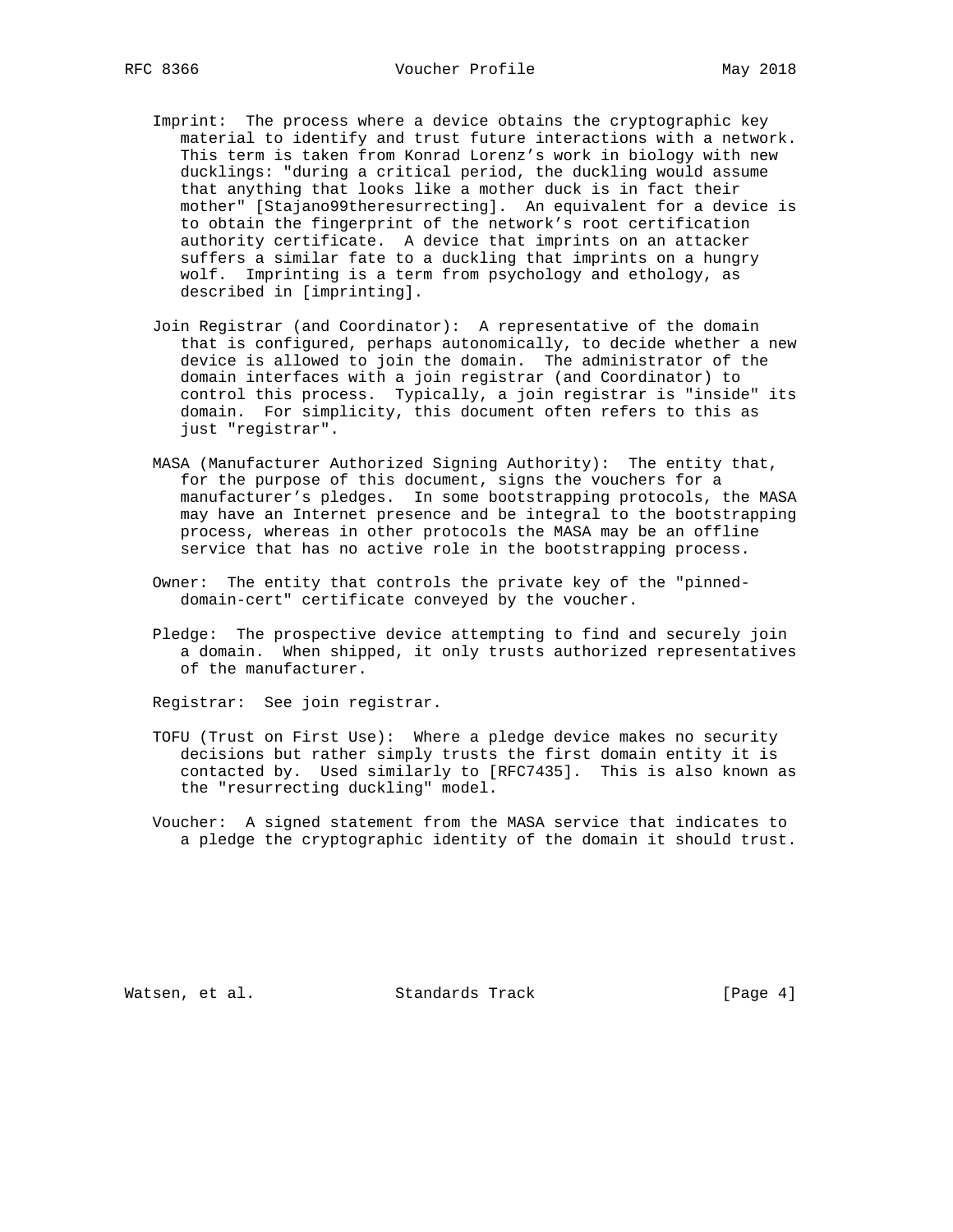3. Requirements Language

 The key words "MUST", "MUST NOT", "REQUIRED", "SHALL", "SHALL NOT", "SHOULD", "SHOULD NOT", "RECOMMENDED", "NOT RECOMMENDED", "MAY", and "OPTIONAL" in this document are to be interpreted as described in BCP 14 [RFC2119] [RFC8174] when, and only when, they appear in all capitals, as shown here.

4. Survey of Voucher Types

 A voucher is a cryptographically protected statement to the pledge device authorizing a zero-touch "imprint" on the join registrar of the domain. The specific information a voucher provides is influenced by the bootstrapping use case.

 The voucher can impart the following information to the join registrar and pledge:

- Assertion Basis: Indicates the method that protects the imprint (this is distinct from the voucher signature that protects the voucher itself). This might include manufacturer-asserted ownership verification, assured logging operations, or reliance on pledge endpoint behavior such as secure root of trust of measurement. The join registrar might use this information. Only some methods are normatively defined in this document. Other methods are left for future work.
- Authentication of Join Registrar: Indicates how the pledge can authenticate the join registrar. This document defines a mechanism to pin the domain certificate. Pinning a symmetric key, a raw key, or "CN-ID" or "DNS-ID" information (as defined in [RFC6125]) is left for future work.
- Anti-Replay Protections: Time- or nonce-based information to constrain the voucher to time periods or bootstrap attempts.

Watsen, et al. Standards Track [Page 5]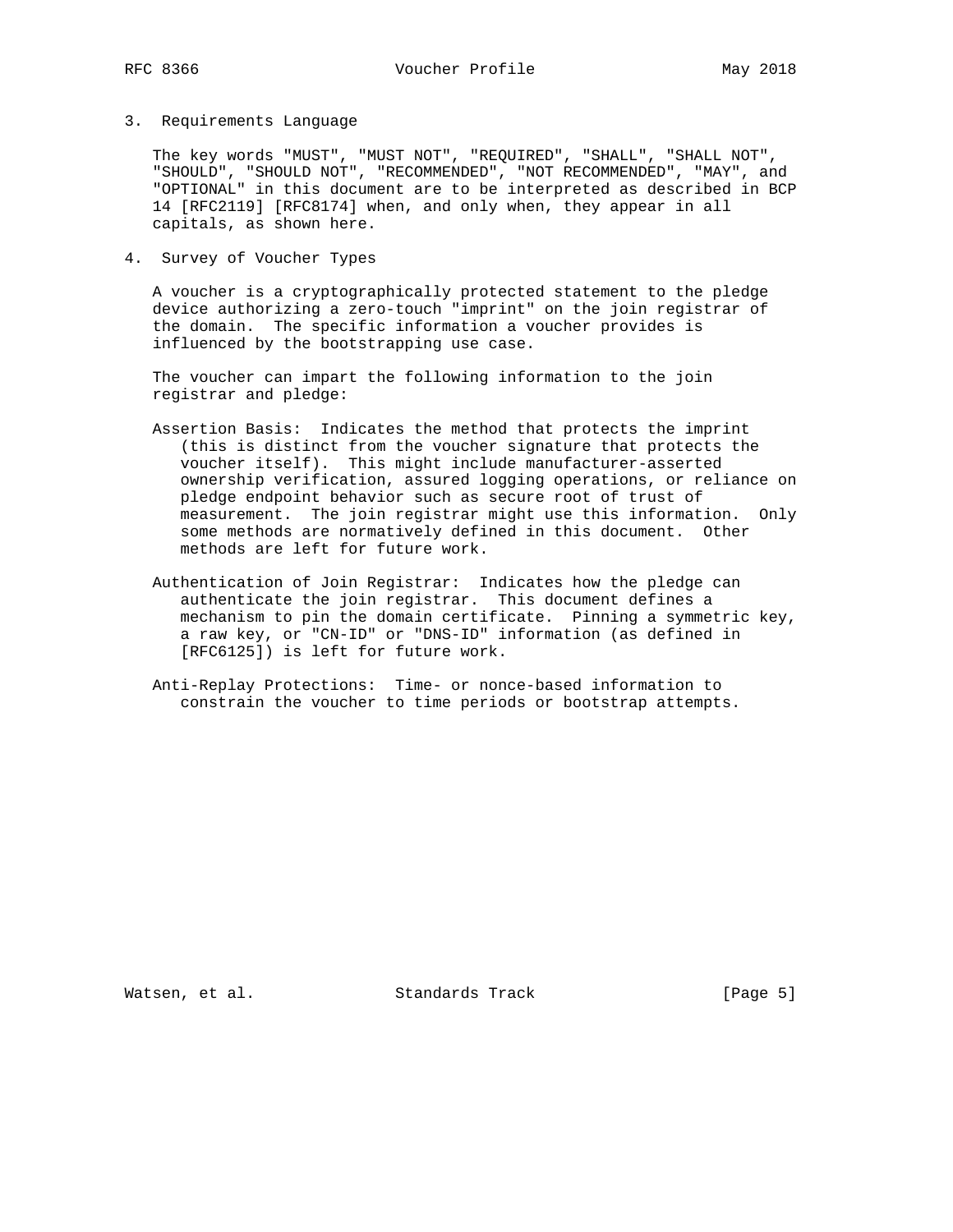A number of bootstrapping scenarios can be met using differing combinations of this information. All scenarios address the primary threat of a Man-in-The-Middle (MiTM) registrar gaining control over the pledge device. The following combinations are "types" of vouchers:

|                        |   | Assertion    | Registrar ID  |             | Validity |       |  |  |
|------------------------|---|--------------|---------------|-------------|----------|-------|--|--|
| Voucher                |   | $Log- Veri-$ | Trust         | $ CN-ID$ or | RTC      | Nonce |  |  |
| Type                   |   | ged  fied    | Anchor DNS-ID |             |          |       |  |  |
| Audit                  | Χ |              | Χ             |             |          | Χ     |  |  |
| Nonceless<br>Audit     | X |              | Χ             |             | Χ        |       |  |  |
|                        |   |              |               |             |          |       |  |  |
| Owner Audit            | X | X            | Χ             |             | Χ        | X     |  |  |
|                        |   |              |               |             |          |       |  |  |
| Owner ID               |   | X            | Χ             | X           | X        |       |  |  |
| Bearer<br>out-of-scope | X |              | wildcard      |             | optional |       |  |  |

- NOTE: All voucher types include a 'pledge ID serial-number' (not shown here for space reasons).
- Audit Voucher: An Audit Voucher is named after the logging assertion mechanisms that the registrar then "audits" to enforce local policy. The registrar mitigates a MiTM registrar by auditing that an unknown MiTM registrar does not appear in the log entries. This does not directly prevent the MiTM but provides a response mechanism that ensures the MiTM is unsuccessful. The advantage is that actual ownership knowledge is not required on the MASA service.
- Nonceless Audit Voucher: An Audit Voucher without a validity period statement. Fundamentally, it is the same as an Audit Voucher except that it can be issued in advance to support network partitions or to provide a permanent voucher for remote deployments.
- Ownership Audit Voucher: An Audit Voucher where the MASA service has verified the registrar as the authorized owner. The MASA service mitigates a MiTM registrar by refusing to generate Audit Vouchers for unauthorized registrars. The registrar uses audit techniques to supplement the MASA. This provides an ideal sharing of policy decisions and enforcement between the vendor and the owner.

Watsen, et al. Standards Track [Page 6]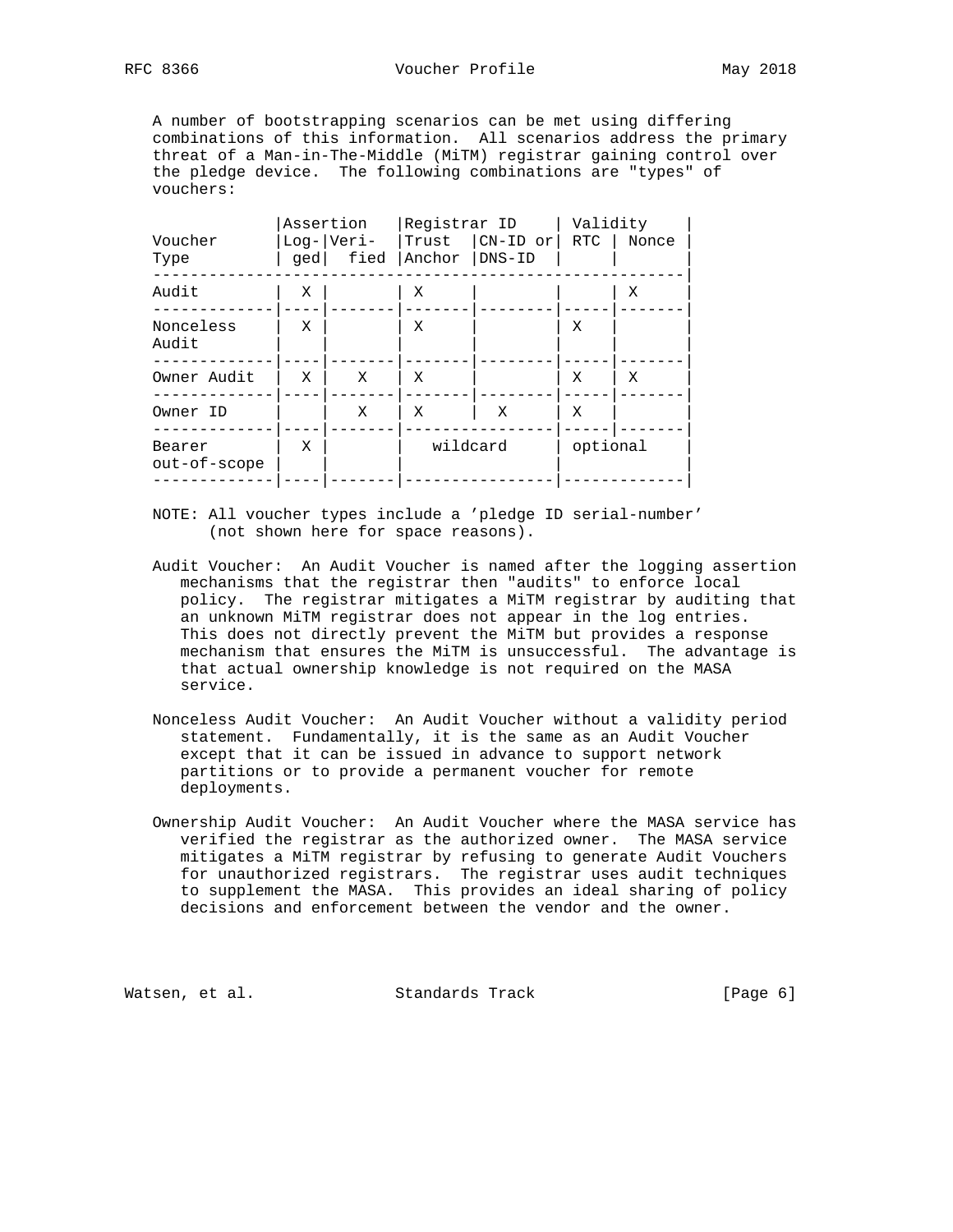- Ownership ID Voucher: Named after inclusion of the pledge's CN-ID or DNS-ID within the voucher. The MASA service mitigates a MiTM registrar by identifying the specific registrar (via WebPKI) authorized to own the pledge.
- Bearer Voucher: A Bearer Voucher is named after the inclusion of a registrar ID wildcard. Because the registrar identity is not indicated, this voucher type must be treated as a secret and protected from exposure as any 'bearer' of the voucher can claim the pledge device. Publishing a nonceless bearer voucher effectively turns the specified pledge into a "TOFU" device with minimal mitigation against MiTM registrars. Bearer vouchers are out of scope.
- 5. Voucher Artifact

 The voucher's primary purpose is to securely assign a pledge to an owner. The voucher informs the pledge which entity it should consider to be its owner.

 This document defines a voucher that is a JSON-encoded instance of the YANG module defined in Section 5.3 that has been, by default, CMS signed.

 This format is described here as a practical basis for some uses (such as in NETCONF), but more to clearly indicate what vouchers look like in practice. This description also serves to validate the YANG data model.

 Future work is expected to define new mappings of the voucher to Concise Binary Object Representation (CBOR) (from JSON) and to change the signature container from CMS to JSON Object Signing and Encryption (JOSE) or CBOR Object Signing and Encryption (COSE). XML or ASN.1 formats are also conceivable.

 This document defines a media type and a filename extension for the CMS-encoded JSON type. Future documents on additional formats would define additional media types. Signaling is in the form of a MIME Content-Type, an HTTP Accept: header, or more mundane methods like use of a filename extension when a voucher is transferred on a USB key.

Watsen, et al. Standards Track [Page 7]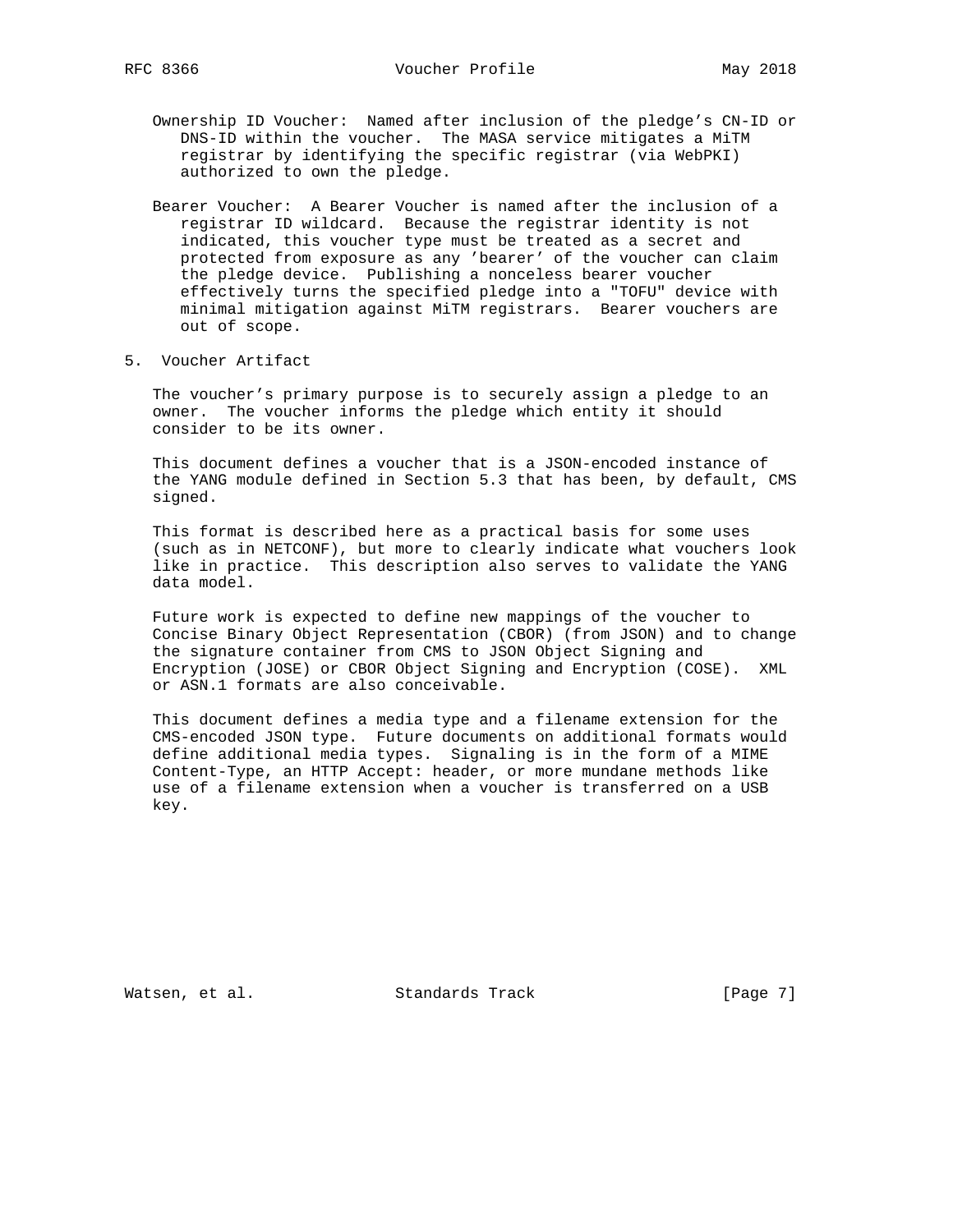# 5.1. Tree Diagram

 The following tree diagram illustrates a high-level view of a voucher document. The notation used in this diagram is described in [RFC8340]. Each node in the diagram is fully described by the YANG module in Section 5.3. Please review the YANG module for a detailed description of the voucher format.

module: ietf-voucher

```
 yang-data voucher-artifact:
       +---- voucher
         +---- created-on yang:date-and-time
                                     yang:date-and-time
         +---- assertion enumeration
        +---- serial-number string<br>+---- idevid-issuer? binary
 +---- idevid-issuer? binary
 +---- pinned-domain-cert binary
         +---- domain-cert-revocation-checks? boolean
         +---- nonce? binary
         +---- last-renewal-date? yang:date-and-time
```
# 5.2. Examples

 This section provides voucher examples for illustration purposes. These examples conform to the encoding rules defined in [RFC8259].

 The following example illustrates an ephemeral voucher (uses a nonce). The MASA generated this voucher using the 'logged' assertion type, knowing that it would be suitable for the pledge making the request.

```
 {
   "ietf-voucher:voucher": {
     "created-on": "2016-10-07T19:31:42Z",
     "assertion": "logged",
     "serial-number": "JADA123456789",
     "idevid-issuer": "base64encodedvalue==",
     "pinned-domain-cert": "base64encodedvalue==",
     "nonce": "base64encodedvalue=="
  }
 }
```
Watsen, et al. Standards Track [Page 8]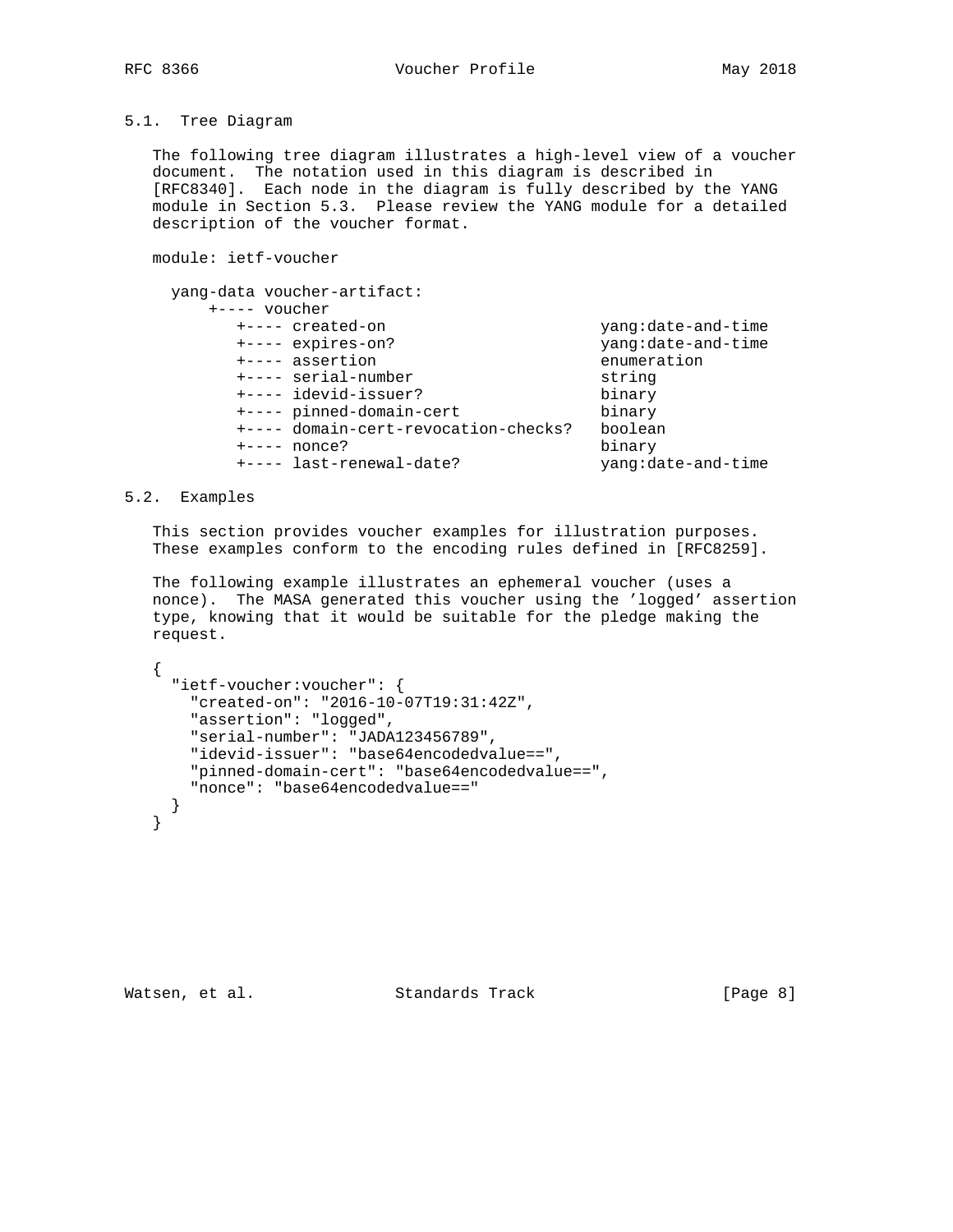The following example illustrates a non-ephemeral voucher (no nonce). While the voucher itself expires after two weeks, it presumably can be renewed for up to a year. The MASA generated this voucher using the 'verified' assertion type, which should satisfy all pledges. { "ietf-voucher:voucher": { "created-on": "2016-10-07T19:31:42Z", "expires-on": "2016-10-21T19:31:42Z", "assertion": "verified", "serial-number": "JADA123456789", "idevid-issuer": "base64encodedvalue==", "pinned-domain-cert": "base64encodedvalue==", "domain-cert-revocation-checks": "true", "last-renewal-date": "2017-10-07T19:31:42Z" } } 5.3. YANG Module Following is a YANG [RFC7950] module formally describing the voucher's JSON document structure. <CODE BEGINS> file "ietf-voucher@2018-05-09.yang" module ietf-voucher { yang-version 1.1; namespace "urn:ietf:params:xml:ns:yang:ietf-voucher"; prefix vch; import ietf-yang-types { prefix yang; reference "RFC 6991: Common YANG Data Types"; } import ietf-restconf { prefix rc; description "This import statement is only present to access the yang-data extension defined in RFC 8040."; reference "RFC 8040: RESTCONF Protocol"; } organization "IETF ANIMA Working Group"; contact "WG Web: <https://datatracker.ietf.org/wg/anima/> WG List: <mailto:anima@ietf.org> Author: Kent Watsen <mailto:kwatsen@juniper.net>

Watsen, et al. Standards Track [Page 9]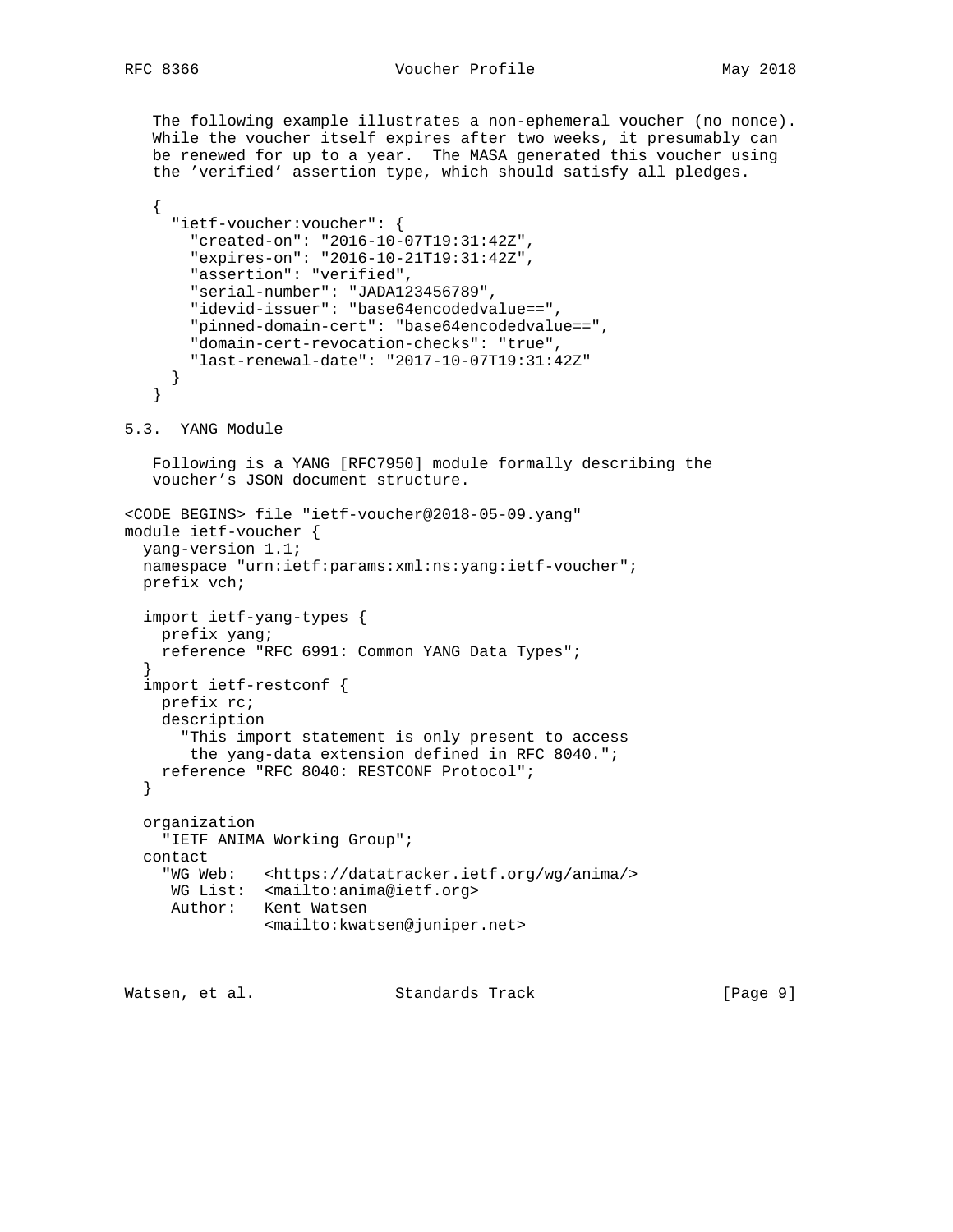```
 Author: Max Pritikin
           <mailto:pritikin@cisco.com>
 Author: Michael Richardson
          <mailto:mcr+ietf@sandelman.ca>
 Author: Toerless Eckert
           <mailto:tte+ietf@cs.fau.de>";
```
description

 "This module defines the format for a voucher, which is produced by a pledge's manufacturer or delegate (MASA) to securely assign a pledge to an 'owner', so that the pledge may establish a secure connection to the owner's network infrastructure.

 The key words 'MUST', 'MUST NOT', 'REQUIRED', 'SHALL', 'SHALL NOT', 'SHOULD', 'SHOULD NOT', 'RECOMMENDED', 'NOT RECOMMENDED', 'MAY', and 'OPTIONAL' in this document are to be interpreted as described in BCP 14 (RFC 2119) (RFC 8174) when, and only when, they appear in all capitals, as shown here.

 Copyright (c) 2018 IETF Trust and the persons identified as authors of the code. All rights reserved.

 Redistribution and use in source and binary forms, with or without modification, is permitted pursuant to, and subject to the license terms contained in, the Simplified BSD License set forth in Section 4.c of the IETF Trust's Legal Provisions Relating to IETF Documents (https://trustee.ietf.org/license-info).

 This version of this YANG module is part of RFC 8366; see the RFC itself for full legal notices.";

```
 revision 2018-05-09 {
   description
     "Initial version";
  reference "RFC 8366: Voucher Profile for Bootstrapping Protocols";
 }
 // Top-level statement
 rc:yang-data voucher-artifact {
  uses voucher-artifact-grouping;
 }
```
// Grouping defined for future augmentations

```
 grouping voucher-artifact-grouping {
  description
     "Grouping to allow reuse/extensions in future work.";
  container voucher {
```
Watsen, et al. Standards Track [Page 10]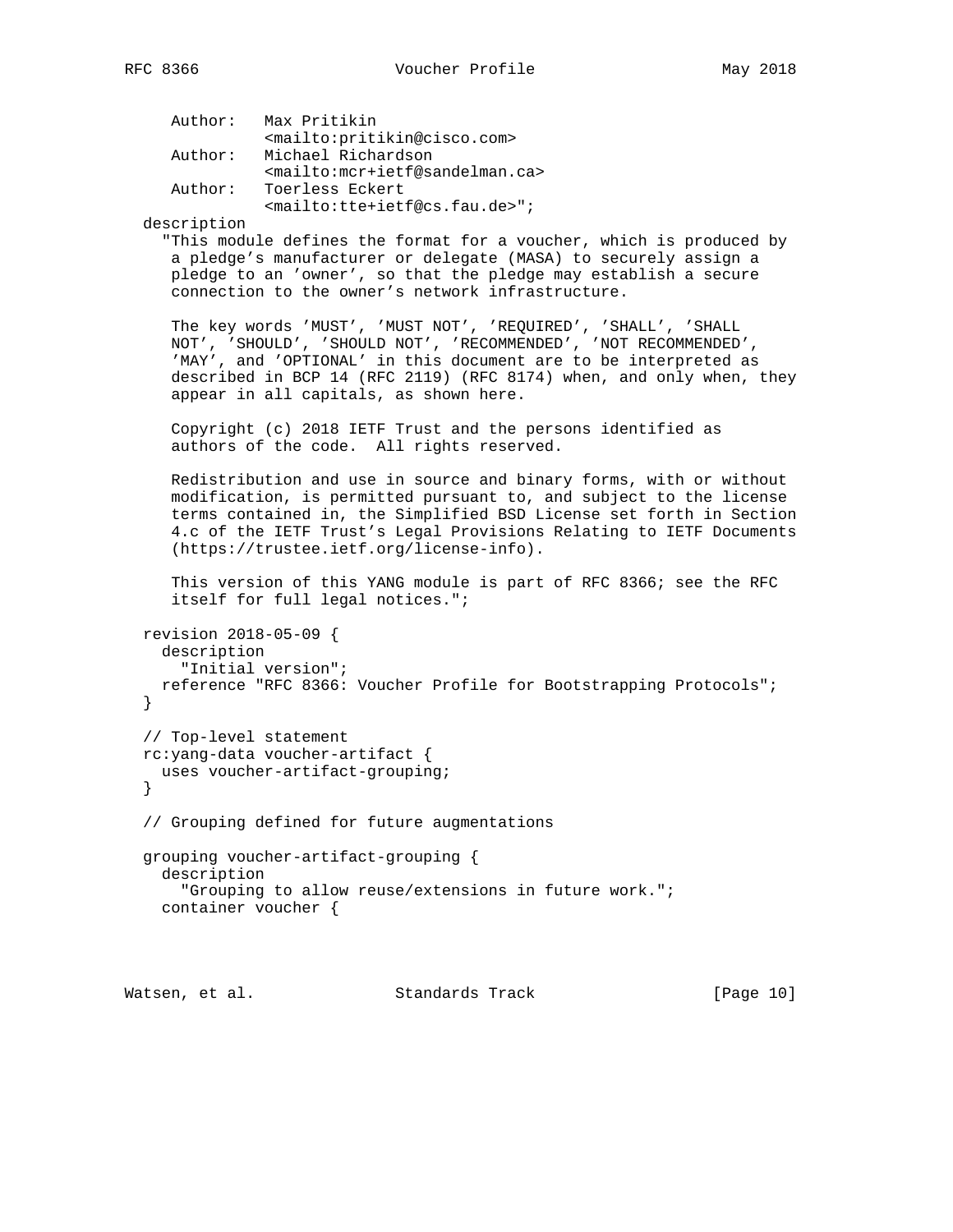```
 description
         "A voucher assigns a pledge to an owner (pinned-domain-cert).";
      leaf created-on {
        type yang:date-and-time;
        mandatory true;
        description
           "A value indicating the date this voucher was created. This
           node is primarily for human consumption and auditing. Future
           work MAY create verification requirements based on this
           node.";
 }
      leaf expires-on {
        type yang:date-and-time;
        must 'not(../nonce)';
        description
          "A value indicating when this voucher expires. The node is
           optional as not all pledges support expirations, such as
           pledges lacking a reliable clock.
            If this field exists, then the pledges MUST ensure that
           the expires-on time has not yet passed. A pledge without
           an accurate clock cannot meet this requirement.
           The expires-on value MUST NOT exceed the expiration date
           of any of the listed 'pinned-domain-cert' certificates.";
 }
      leaf assertion {
        type enumeration {
          enum verified {
            description
              "Indicates that the ownership has been positively
               verified by the MASA (e.g., through sales channel
               integration).";
 }
          enum logged {
            description
               "Indicates that the voucher has been issued after
               minimal verification of ownership or control. The
               issuance has been logged for detection of
               potential security issues (e.g., recipients of
               vouchers might verify for themselves that unexpected
               vouchers are not in the log). This is similar to
               unsecured trust-on-first-use principles but with the
               logging providing a basis for detecting unexpected
               events.";
 }
          enum proximity {
```
Watsen, et al. Standards Track [Page 11]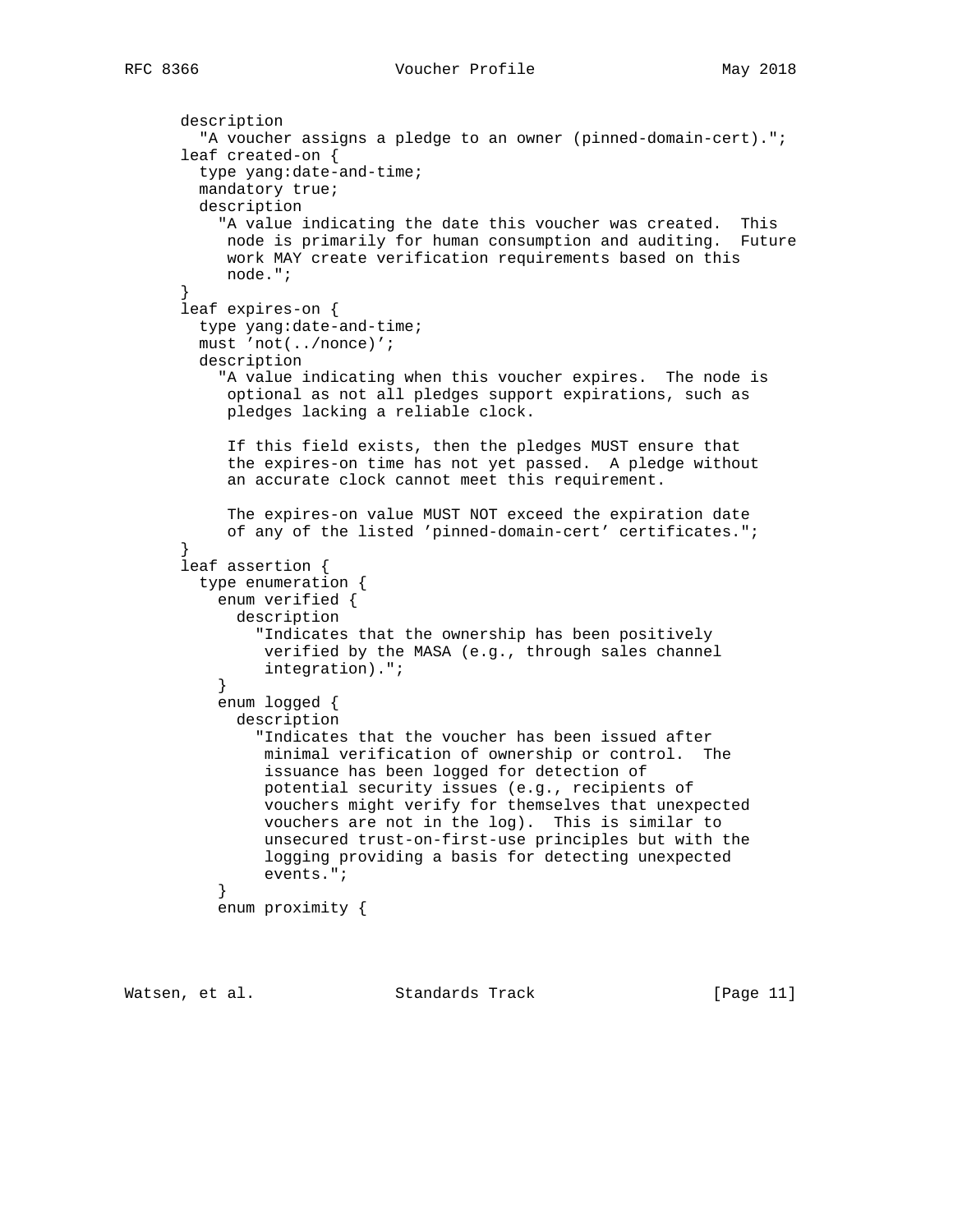```
 description
               "Indicates that the voucher has been issued after
                the MASA verified a proximity proof provided by the
                device and target domain. The issuance has been logged
                for detection of potential security issues. This is
                stronger than just logging, because it requires some
                verification that the pledge and owner are
                in communication but is still dependent on analysis of
                the logs to detect unexpected events.";
           }
         }
        mandatory true;
        description
          "The assertion is a statement from the MASA regarding how
           the owner was verified. This statement enables pledges
           to support more detailed policy checks. Pledges MUST
            ensure that the assertion provided is acceptable, per
            local policy, before processing the voucher.";
 }
      leaf serial-number {
        type string;
        mandatory true;
        description
           "The serial-number of the hardware. When processing a
           voucher, a pledge MUST ensure that its serial-number
           matches this value. If no match occurs, then the
           pledge MUST NOT process this voucher.";
       }
      leaf idevid-issuer {
        type binary;
        description
           "The Authority Key Identifier OCTET STRING (as defined in
           Section 4.2.1.1 of RFC 5280) from the pledge's IDevID
            certificate. Optional since some serial-numbers are
            already unique within the scope of a MASA.
            Inclusion of the statistically unique key identifier
            ensures statistically unique identification of the hardware.
            When processing a voucher, a pledge MUST ensure that its
            IDevID Authority Key Identifier matches this value. If no
            match occurs, then the pledge MUST NOT process this voucher.
            When issuing a voucher, the MASA MUST ensure that this field
            is populated for serial-numbers that are not otherwise unique
            within the scope of the MASA.";
       }
      leaf pinned-domain-cert {
        type binary;
        mandatory true;
```
Watsen, et al. Standards Track [Page 12]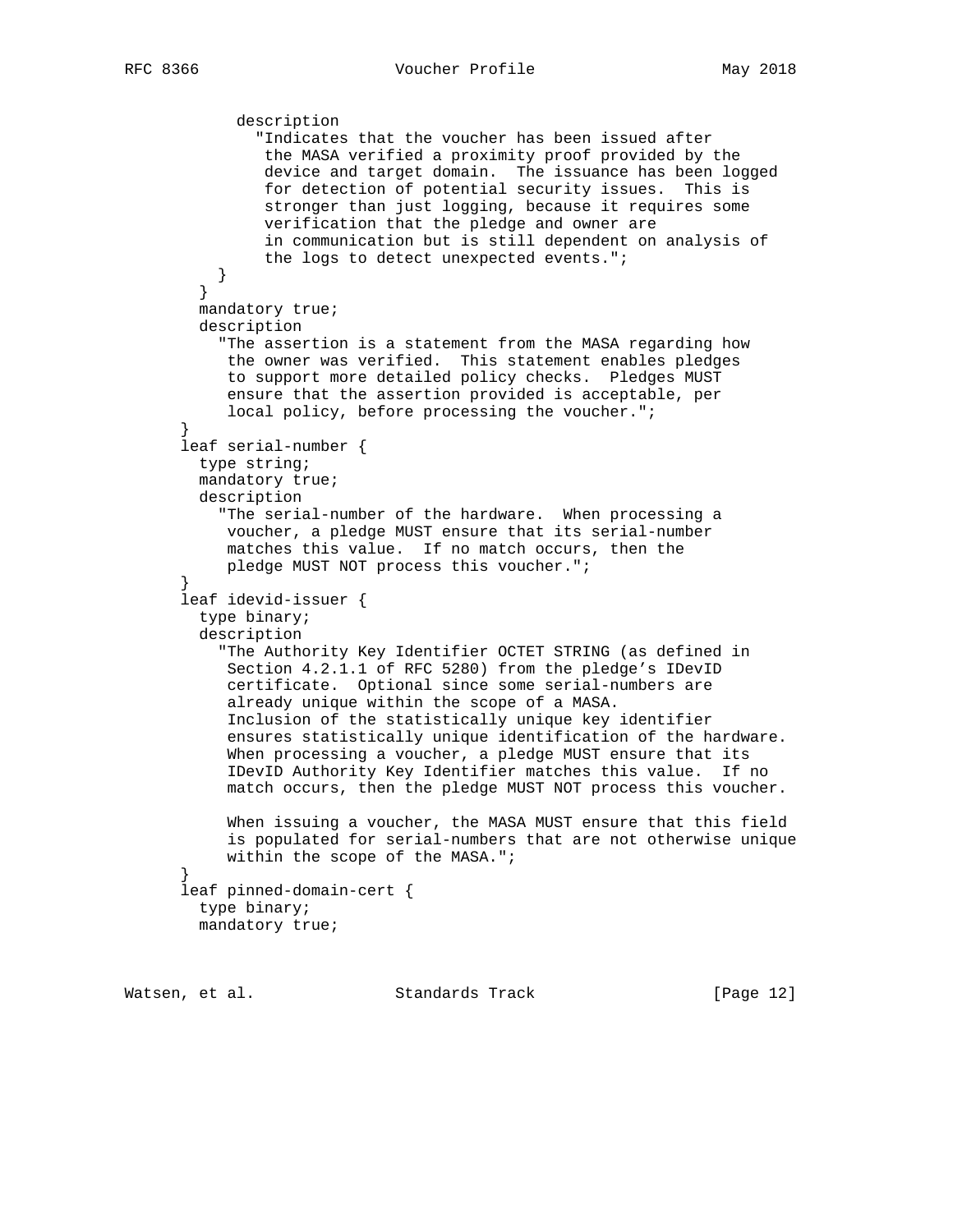```
 description
           "An X.509 v3 certificate structure, as specified by RFC 5280,
            using Distinguished Encoding Rules (DER) encoding, as defined
            in ITU-T X.690.
            This certificate is used by a pledge to trust a Public Key
            Infrastructure in order to verify a domain certificate
            supplied to the pledge separately by the bootstrapping
            protocol. The domain certificate MUST have this certificate
            somewhere in its chain of certificates. This certificate
            MAY be an end-entity certificate, including a self-signed
            entity.";
        reference
           "RFC 5280:
              Internet X.509 Public Key Infrastructure Certificate
              and Certificate Revocation List (CRL) Profile.
            ITU-T X.690:
               Information technology - ASN.1 encoding rules:
               Specification of Basic Encoding Rules (BER),
               Canonical Encoding Rules (CER) and Distinguished
               Encoding Rules (DER).";
       }
      leaf domain-cert-revocation-checks {
        type boolean;
        description
           "A processing instruction to the pledge that it MUST (true)
           or MUST NOT (false) verify the revocation status for the
            pinned domain certificate. If this field is not set, then
            normal PKIX behavior applies to validation of the domain
           certificate.";
 }
       leaf nonce {
         type binary {
          length "8..32";
         }
        must 'not(../expires-on)';
        description
           "A value that can be used by a pledge in some bootstrapping
            protocols to enable anti-replay protection. This node is
            optional because it is not used by all bootstrapping
            protocols.
            When present, the pledge MUST compare the provided nonce
            value with another value that the pledge randomly generated
            and sent to a bootstrap server in an earlier bootstrapping
           message. If the values do not match, then the pledge MUST
           NOT process this voucher.";
      }
```
Watsen, et al. Standards Track [Page 13]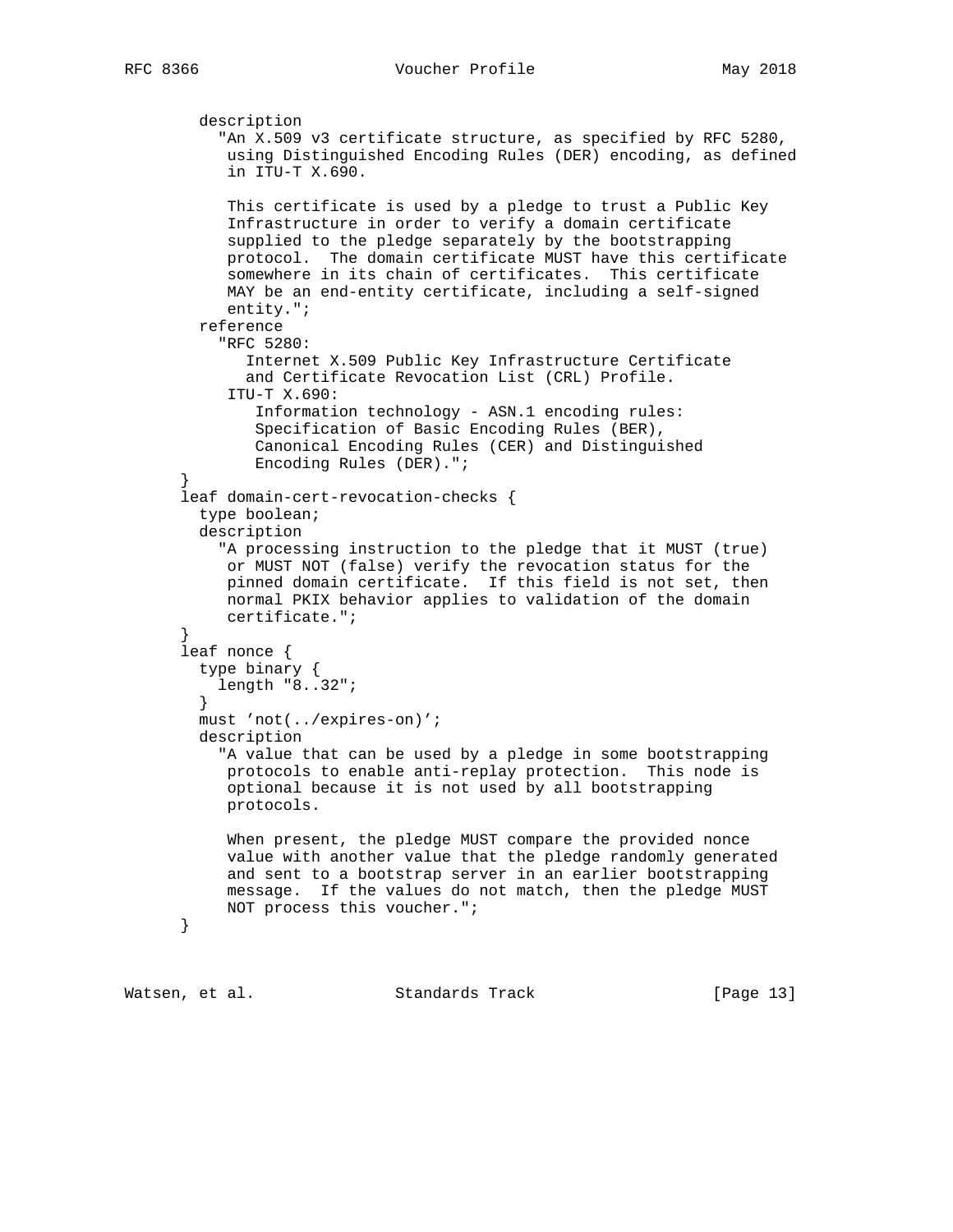```
 leaf last-renewal-date {
        type yang:date-and-time;
        must '../expires-on';
        description
           "The date that the MASA projects to be the last date it
           will renew a voucher on. This field is merely informative;
           it is not processed by pledges.
           Circumstances may occur after a voucher is generated that
           may alter a voucher's validity period. For instance, a
           vendor may associate validity periods with support contracts,
          which may be terminated or extended over time.";
 }
 } // end voucher
  } // end voucher-grouping
}
```
<CODE ENDS>

Watsen, et al. Standards Track [Page 14]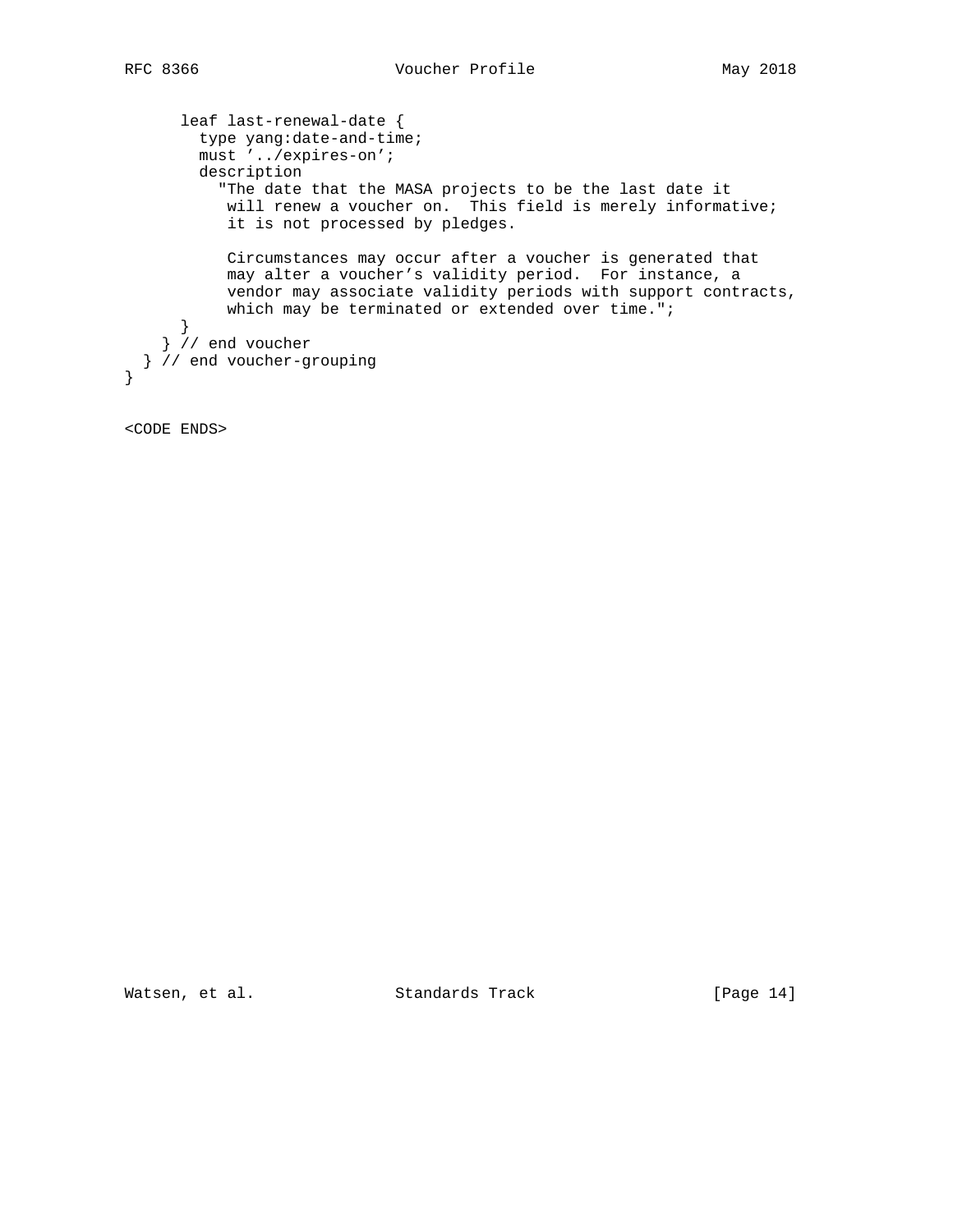# 5.4. CMS Format Voucher Artifact

 The IETF evolution of PKCS#7 is CMS [RFC5652]. A CMS-signed voucher, the default type, contains a ContentInfo structure with the voucher content. An eContentType of 40 indicates that the content is a JSON encoded voucher.

 The signing structure is a CMS SignedData structure, as specified by Section 5.1 of [RFC5652], encoded using ASN.1 Distinguished Encoding Rules (DER), as specified in ITU-T X.690 [ITU.X690.2015].

 To facilitate interoperability, Section 8.3 in this document registers the media type "application/voucher-cms+json" and the filename extension ".vcj".

 The CMS structure MUST contain a 'signerInfo' structure, as described in Section 5.1 of [RFC5652], containing the signature generated over the content using a private key trusted by the recipient. Normally, the recipient is the pledge and the signer is the MASA. Another possible use could be as a "signed voucher request" format originating from the pledge or registrar toward the MASA. Within this document, the signer is assumed to be the MASA.

 Note that Section 5.1 of [RFC5652] includes a discussion about how to validate a CMS object, which is really a PKCS7 object (cmsVersion=1). Intermediate systems (such the Bootstrapping Remote Secure Key Infrastructures (BRSKI) registrar) that might need to evaluate the voucher in flight MUST be prepared for such an older format. No signaling is necessary, as the manufacturer knows the capabilities of the pledge and will use an appropriate format voucher for each pledge.

 The CMS structure SHOULD also contain all of the certificates leading up to and including the signer's trust anchor certificate known to the recipient. The inclusion of the trust anchor is unusual in many applications, but third parties cannot accurately audit the transaction without it.

 The CMS structure MAY also contain revocation objects for any intermediate certificate authorities (CAs) between the voucher issuer and the trust anchor known to the recipient. However, the use of CRLs and other validity mechanisms is discouraged, as the pledge is unlikely to be able to perform online checks and is unlikely to have a trusted clock source. As described below, the use of short-lived vouchers and/or a pledge-provided nonce provides a freshness guarantee.

Watsen, et al. Standards Track [Page 15]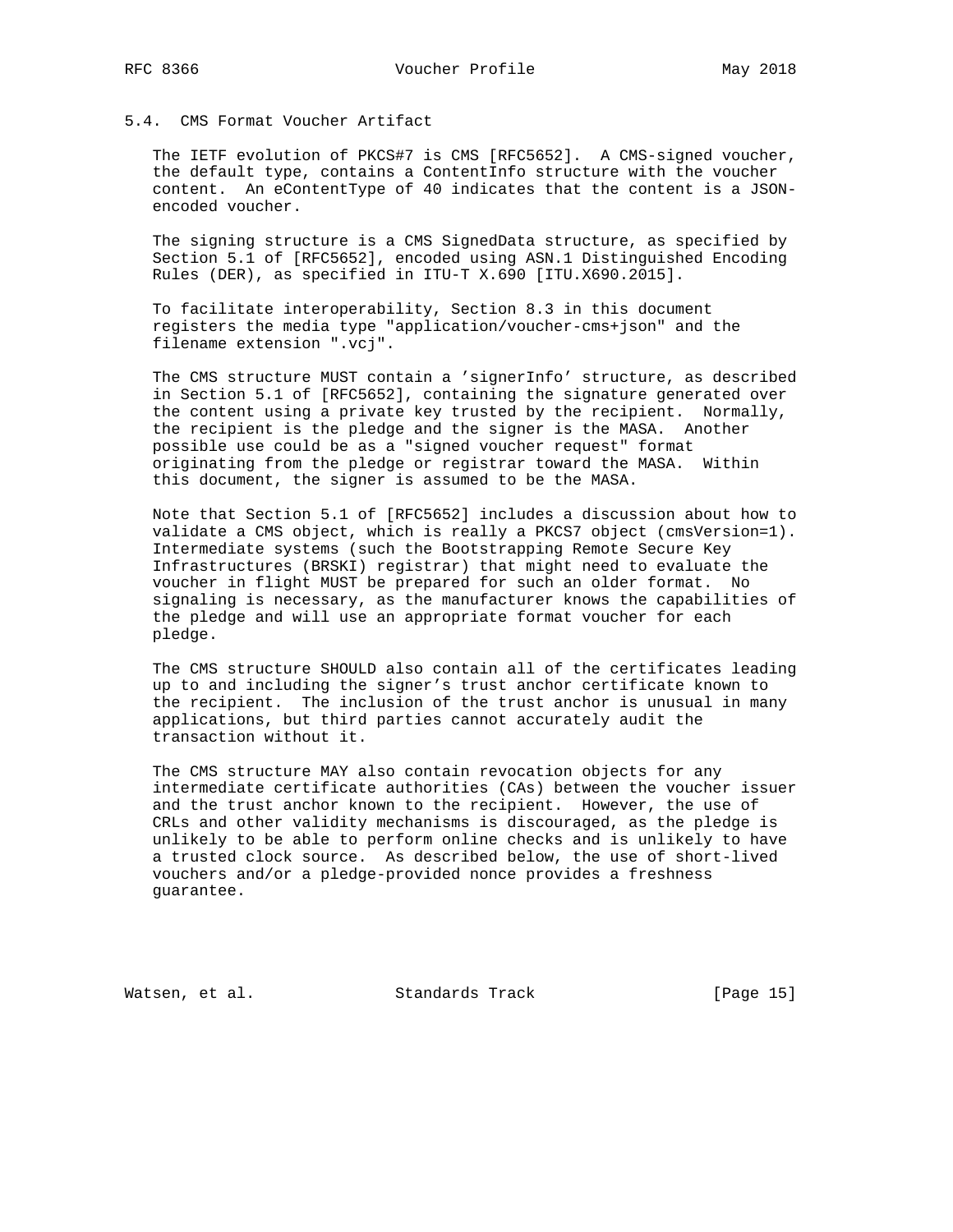#### 6. Design Considerations

6.1. Renewals Instead of Revocations

 The lifetimes of vouchers may vary. In some bootstrapping protocols, the vouchers may be created and consumed immediately, whereas in other bootstrapping solutions, there may be a significant time delay between when a voucher is created and when it is consumed. In cases when there is a time delay, there is a need for the pledge to ensure that the assertions made when the voucher was created are still valid.

 A revocation artifact is generally used to verify the continued validity of an assertion such as a PKIX certificate, web token, or a "voucher". With this approach, a potentially long-lived assertion is paired with a reasonably fresh revocation status check to ensure that the assertion is still valid. However, this approach increases solution complexity, as it introduces the need for additional protocols and code paths to distribute and process the revocations.

 Addressing the shortcomings of revocations, this document recommends instead the use of lightweight renewals of short-lived non-revocable vouchers. That is, rather than issue a long-lived voucher, where the 'expires-on' leaf is set to some distant date, the expectation is for the MASA to instead issue a short-lived voucher, where the 'expires on' leaf is set to a relatively near date, along with a promise (reflected in the 'last-renewal-date' field) to reissue the voucher again when needed. Importantly, while issuing the initial voucher may incur heavyweight verification checks ("Are you who you say you are?" "Does the pledge actually belong to you?"), reissuing the voucher should be a lightweight process, as it ostensibly only updates the voucher's validity period. With this approach, there is only the one artifact, and only one code path is needed to process it; there is no possibility of a pledge choosing to skip the revocation status check because, for instance, the OCSP Responder is not reachable.

 While this document recommends issuing short-lived vouchers, the voucher artifact does not restrict the ability to create long-lived voucher, if required; however, no revocation method is described.

 Note that a voucher may be signed by a chain of intermediate CAs leading up to the trust anchor certificate known by the pledge. Even though the voucher itself is not revocable, it may still be revoked, per se, if one of the intermediate CA certificates is revoked.

Watsen, et al. Standards Track [Page 16]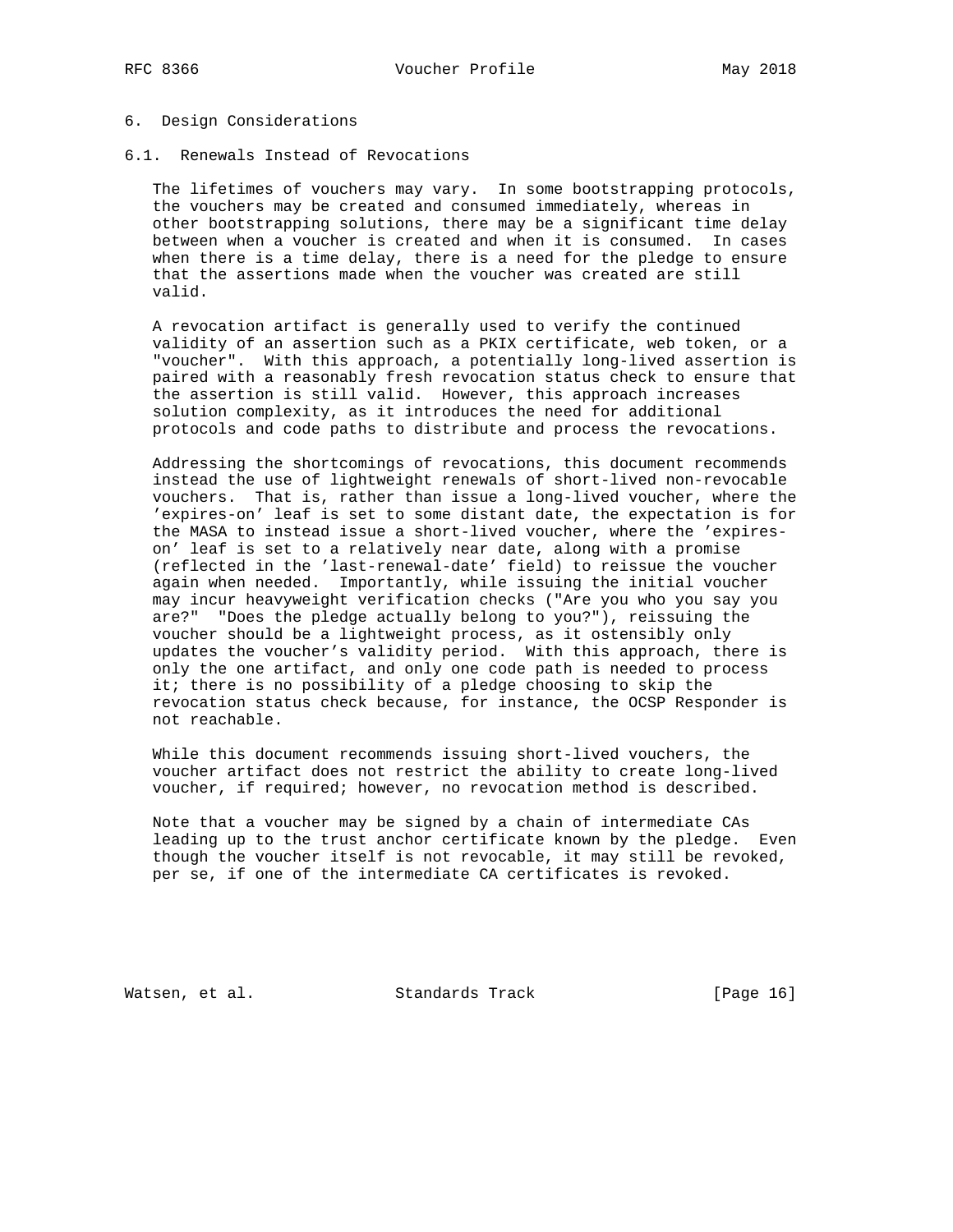#### 6.2. Voucher Per Pledge

 The solution described herein originally enabled a single voucher to apply to many pledges, using lists of regular expressions to represent ranges of serial-numbers. However, it was determined that blocking the renewal of a voucher that applied to many devices would be excessive when only the ownership for a single pledge needed to be blocked. Thus, the voucher format now only supports a single serial number to be listed.

## 7. Security Considerations

### 7.1. Clock Sensitivity

 An attacker could use an expired voucher to gain control over a device that has no understanding of time. The device cannot trust NTP as a time reference, as an attacker could control the NTP stream.

 There are three things to defend against this: 1) devices are required to verify that the expires-on field has not yet passed, 2) devices without access to time can use nonces to get ephemeral vouchers, and 3) vouchers without expiration times may be used, which will appear in the audit log, informing the security decision.

 This document defines a voucher format that contains time values for expirations, which require an accurate clock in order to be processed correctly. Vendors planning on issuing vouchers with expiration values must ensure that devices have an accurate clock when shipped from manufacturing facilities and take steps to prevent clock tampering. If it is not possible to ensure clock accuracy, then vouchers with expirations should not be issued.

#### 7.2. Protect Voucher PKI in HSM

 Pursuant the recommendation made in Section 6.1 for the MASA to be deployed as an online voucher signing service, it is RECOMMENDED that the MASA's private key used for signing vouchers is protected by a hardware security module (HSM).

7.3. Test Domain Certificate Validity When Signing

 If a domain certificate is compromised, then any outstanding vouchers for that domain could be used by the attacker. The domain administrator is clearly expected to initiate revocation of any domain identity certificates (as is normal in PKI solutions).

Watsen, et al. Standards Track [Page 17]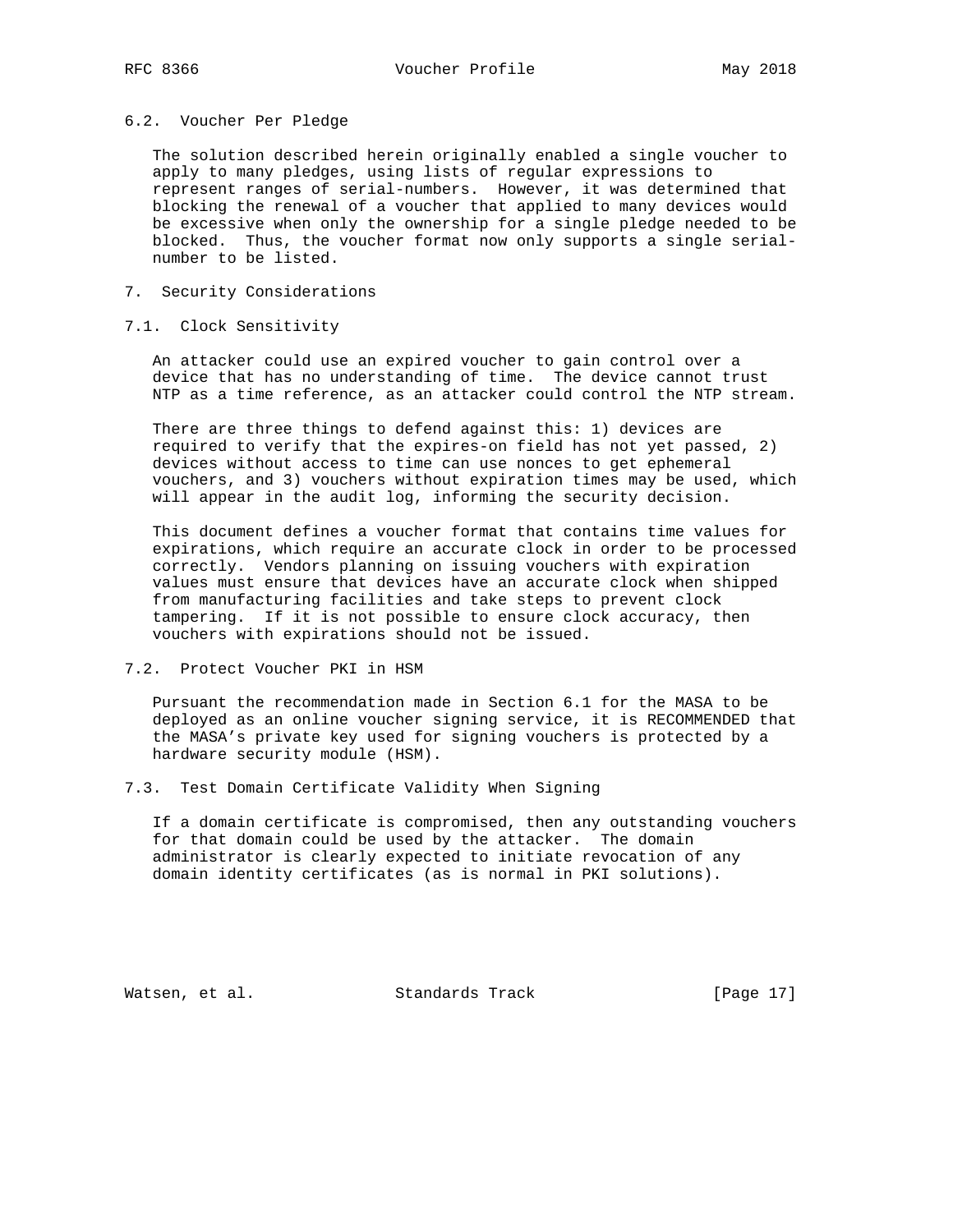Similarly,they are expected to contact the MASA to indicate that an outstanding (presumably short lifetime) voucher should be blocked from automated renewal. Protocols for voucher distribution are RECOMMENDED to check for revocation of domain identity certificates before the signing of vouchers.

## 7.4. YANG Module Security Considerations

 The YANG module specified in this document defines the schema for data that is subsequently encapsulated by a CMS signed-data content type, as described in Section 5 of [RFC5652]. As such, all of the YANG modeled data is protected from modification.

 Implementations should be aware that the signed data is only protected from external modification; the data is still visible. This potential disclosure of information doesn't affect security so much as privacy. In particular, adversaries can glean information such as which devices belong to which organizations and which CRL Distribution Point and/or OCSP Responder URLs are accessed to validate the vouchers. When privacy is important, the CMS signed data content type SHOULD be encrypted, either by conveying it via a mutually authenticated secure transport protocol (e.g., TLS [RFC5246]) or by encapsulating the signed-data content type with an enveloped-data content type (Section 6 of [RFC5652]), though details for how to do this are outside the scope of this document.

 The use of YANG to define data structures, via the 'yang-data' statement, is relatively new and distinct from the traditional use of YANG to define an API accessed by network management protocols such as NETCONF [RFC6241] and RESTCONF [RFC8040]. For this reason, these guidelines do not follow template described by Section 3.7 of [YANG-GUIDE].

# 8. IANA Considerations

8.1. The IETF XML Registry

 This document registers a URI in the "IETF XML Registry" [RFC3688]. IANA has registered the following:

 URI: urn:ietf:params:xml:ns:yang:ietf-voucher Registrant Contact: The ANIMA WG of the IETF. XML: N/A, the requested URI is an XML namespace.

Watsen, et al. Standards Track [Page 18]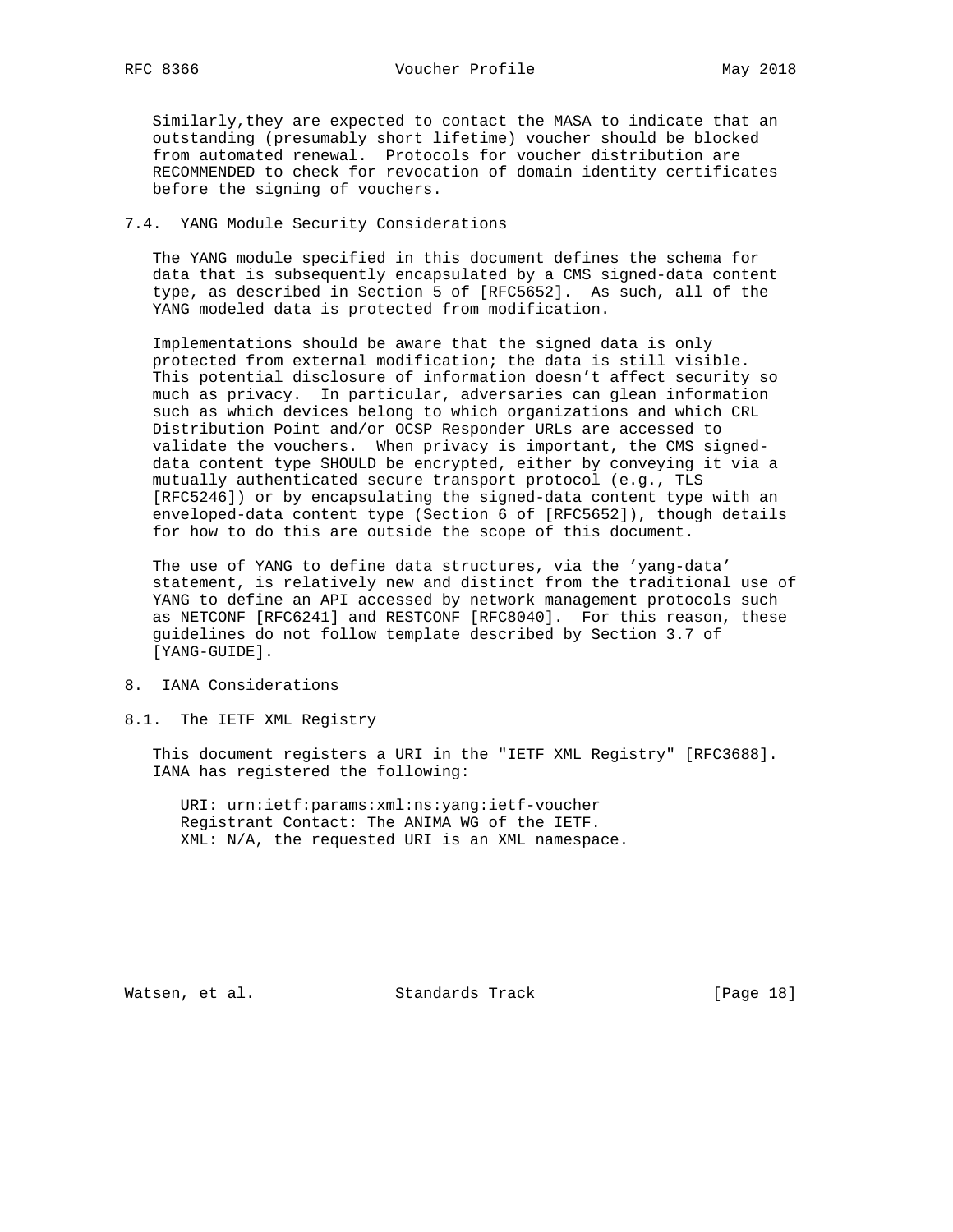8.2. The YANG Module Names Registry

 This document registers a YANG module in the "YANG Module Names" registry [RFC6020]. IANA has registered the following:

 name: ietf-voucher namespace: urn:ietf:params:xml:ns:yang:ietf-voucher prefix: vch reference: RFC 8366

## 8.3. The Media Types Registry

 This document registers a new media type in the "Media Types" registry [RFC6838]. IANA has registered the following:

Type name: application

Subtype name: voucher-cms+json

Required parameters: none

Optional parameters: none

 Encoding considerations: CMS-signed JSON vouchers are ASN.1/DER encoded.

Security considerations: See Section 7

 Interoperability considerations: The format is designed to be broadly interoperable.

Published specification: RFC 8366

 Applications that use this media type: ANIMA, 6tisch, and NETCONF zero-touch imprinting systems.

Fragment identifier considerations: none

Additional information:

Deprecated alias names for this type: none

Magic number(s): None

File extension(s): .vcj

Macintosh file type code(s): none

Watsen, et al. Standards Track [Page 19]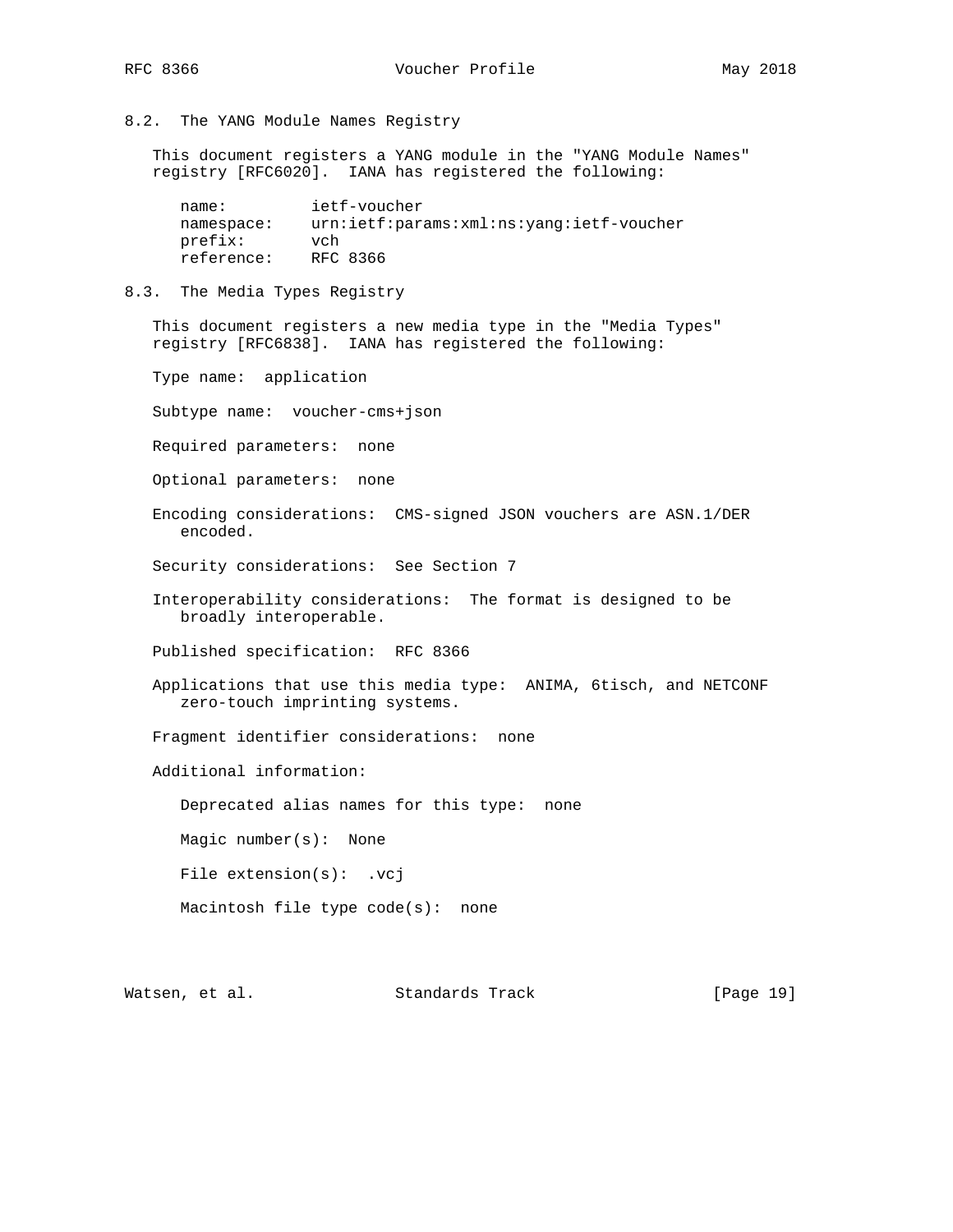RFC 8366 Voucher Profile May 2018

 Person and email address to contact for further information: IETF ANIMA WG

Intended usage: LIMITED

Restrictions on usage: NONE

Author: ANIMA WG

Change controller: IETF

Provisional registration? (standards tree only): NO

8.4. The SMI Security for S/MIME CMS Content Type Registry

 IANA has registered the following OID in the "SMI Security for S/MIME CMS Content Type (1.2.840.113549.1.9.16.1)" registry:

|    | Decimal Description    | References |  |  |
|----|------------------------|------------|--|--|
|    |                        |            |  |  |
| 40 | id-ct-animaJSONVoucher | RFC 8366   |  |  |

- 9. References
- 9.1. Normative References
	- [ITU.X690.2015]

 International Telecommunication Union, "Information Technology - ASN.1 encoding rules: Specification of Basic Encoding Rules (BER), Canonical Encoding Rules (CER) and Distinguished Encoding Rules (DER)", ITU-T Recommendation X.690, ISO/IEC 8825-1, August 2015, <https://www.itu.int/rec/T-REC-X.690/>.

- [RFC2119] Bradner, S., "Key words for use in RFCs to Indicate Requirement Levels", BCP 14, RFC 2119, DOI 10.17487/RFC2119, March 1997, <https://www.rfc-editor.org/info/rfc2119>.
- [RFC5652] Housley, R., "Cryptographic Message Syntax (CMS)", STD 70, RFC 5652, DOI 10.17487/RFC5652, September 2009, <https://www.rfc-editor.org/info/rfc5652>.
- [RFC6020] Bjorklund, M., Ed., "YANG A Data Modeling Language for the Network Configuration Protocol (NETCONF)", RFC 6020, DOI 10.17487/RFC6020, October 2010, <https://www.rfc-editor.org/info/rfc6020>.

Watsen, et al. Standards Track [Page 20]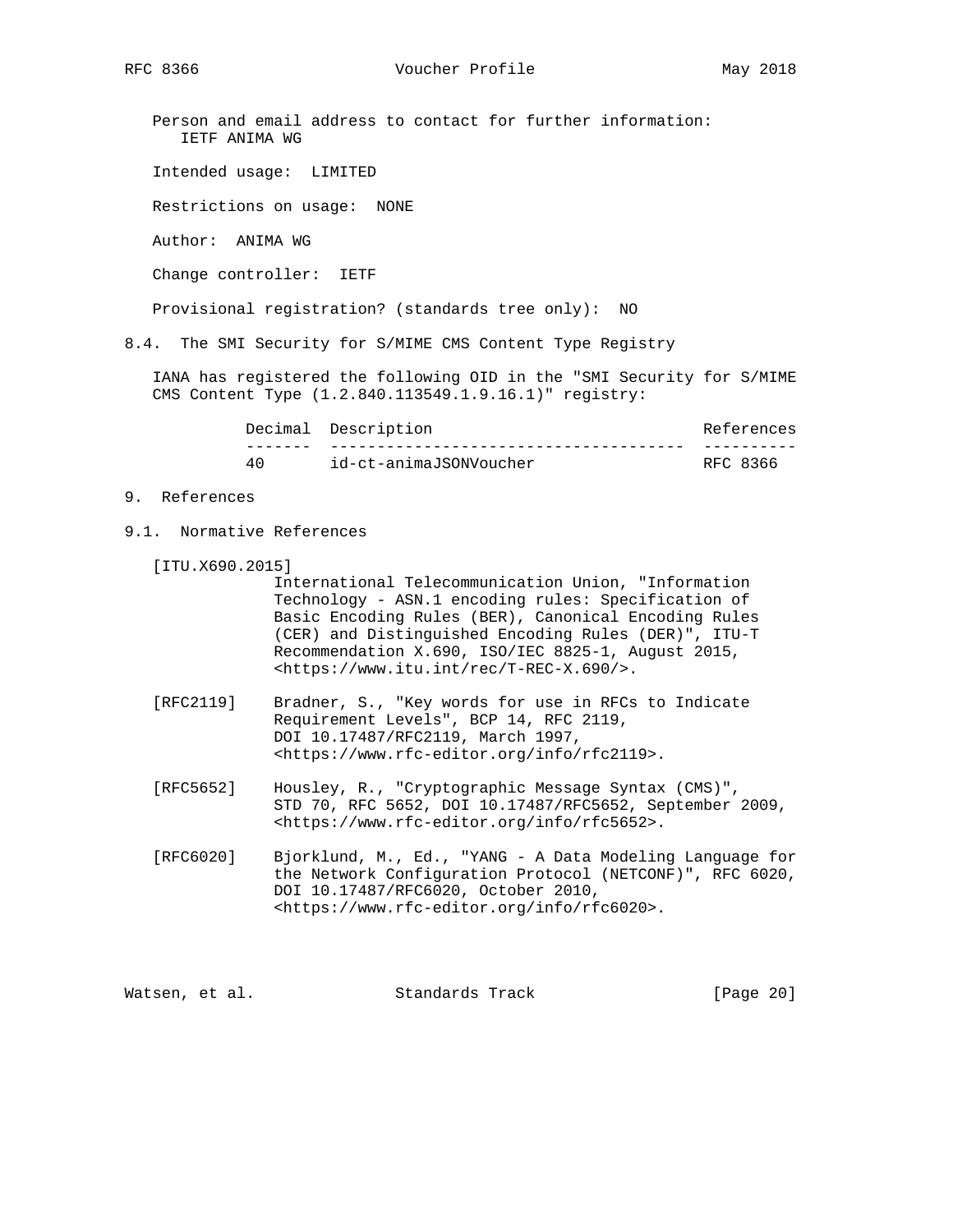- [RFC7950] Bjorklund, M., Ed., "The YANG 1.1 Data Modeling Language", RFC 7950, DOI 10.17487/RFC7950, August 2016, <https://www.rfc-editor.org/info/rfc7950>.
	- [RFC8174] Leiba, B., "Ambiguity of Uppercase vs Lowercase in RFC 2119 Key Words", BCP 14, RFC 8174, DOI 10.17487/RFC8174, May 2017, <https://www.rfc-editor.org/info/rfc8174>.
	- [RFC8259] Bray, T., Ed., "The JavaScript Object Notation (JSON) Data Interchange Format", STD 90, RFC 8259, DOI 10.17487/RFC8259, December 2017, <https://www.rfc-editor.org/info/rfc8259>.
- 9.2. Informative References
	- [imprinting] Wikipedia, "Wikipedia article: Imprinting", February 2018, <https://en.wikipedia.org/w/index.php?title= Imprinting\_(psychology)&oldid=825757556>.
	- [KEYINFRA] Pritikin, M., Richardson, M., Behringer, M., Bjarnason, S., and K. Watsen, "Bootstrapping Remote Secure Key Infrastructures (BRSKI)", Work in Progress, draft-ietf-anima-bootstrapping-keyinfra-12, March 2018.
	- [RFC3688] Mealling, M., "The IETF XML Registry", BCP 81, RFC 3688, DOI 10.17487/RFC3688, January 2004, <https://www.rfc-editor.org/info/rfc3688>.
	- [RFC5246] Dierks, T. and E. Rescorla, "The Transport Layer Security (TLS) Protocol Version 1.2", RFC 5246, DOI 10.17487/RFC5246, August 2008, <https://www.rfc-editor.org/info/rfc5246>.
	- [RFC6125] Saint-Andre, P. and J. Hodges, "Representation and Verification of Domain-Based Application Service Identity within Internet Public Key Infrastructure Using X.509 (PKIX) Certificates in the Context of Transport Layer Security (TLS)", RFC 6125, DOI 10.17487/RFC6125, March 2011, <https://www.rfc-editor.org/info/rfc6125>.
	- [RFC6241] Enns, R., Ed., Bjorklund, M., Ed., Schoenwaelder, J., Ed., and A. Bierman, Ed., "Network Configuration Protocol (NETCONF)", RFC 6241, DOI 10.17487/RFC6241, June 2011, <https://www.rfc-editor.org/info/rfc6241>.

Watsen, et al. Standards Track [Page 21]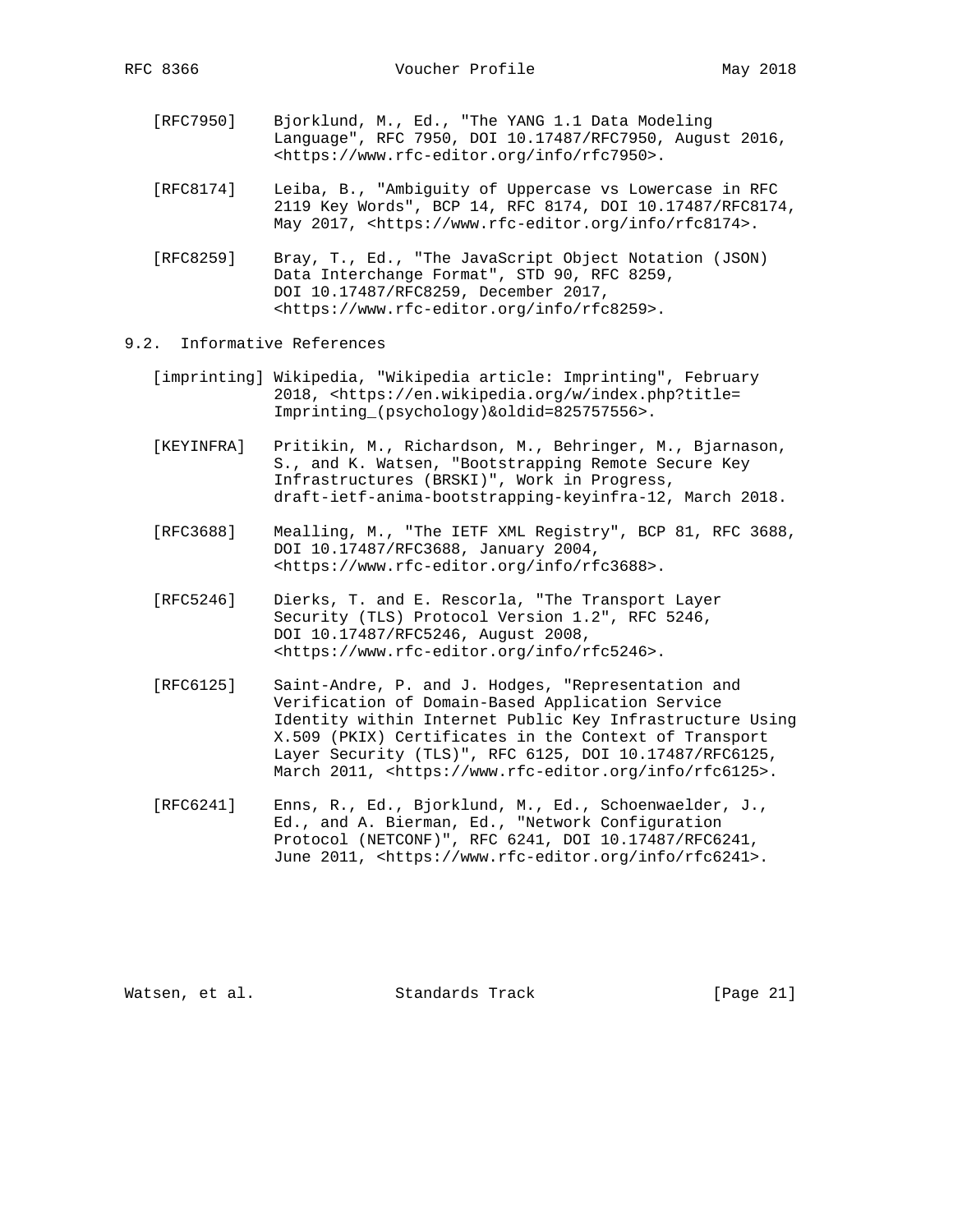- [RFC6838] Freed, N., Klensin, J., and T. Hansen, "Media Type Specifications and Registration Procedures", BCP 13, RFC 6838, DOI 10.17487/RFC6838, January 2013, <https://www.rfc-editor.org/info/rfc6838>.
- [RFC7435] Dukhovni, V., "Opportunistic Security: Some Protection Most of the Time", RFC 7435, DOI 10.17487/RFC7435, December 2014, <https://www.rfc-editor.org/info/rfc7435>.
- [RFC8040] Bierman, A., Bjorklund, M., and K. Watsen, "RESTCONF Protocol", RFC 8040, DOI 10.17487/RFC8040, January 2017, <https://www.rfc-editor.org/info/rfc8040>.
- [RFC8340] Bjorklund, M. and L. Berger, Ed., "YANG Tree Diagrams", BCP 215, RFC 8340, DOI 10.17487/RFC8340, March 2018, <https://www.rfc-editor.org/info/rfc8340>.
- [SECUREJOIN] Richardson, M., "6tisch Secure Join protocol", Work in Progress, draft-ietf-6tisch-dtsecurity-secure-join-01, February 2017.

[Stajano99theresurrecting]

 Stajano, F. and R. Anderson, "The Resurrecting Duckling: Security Issues for Ad-Hoc Wireless Networks", 1999, <https://www.cl.cam.ac.uk/research/dtg/www/files/ publications/public/files/tr.1999.2.pdf>.

- [YANG-GUIDE] Bierman, A., "Guidelines for Authors and Reviewers of YANG Data Model Documents", Work in Progress, draft-ietf-netmod-rfc6087bis-20, March 2018.
- [ZERO-TOUCH] Watsen, K., Abrahamsson, M., and I. Farrer, "Zero Touch Provisioning for Networking Devices", Work in Progress, draft-ietf-netconf-zerotouch-21, March 2018.

Watsen, et al. Standards Track [Page 22]